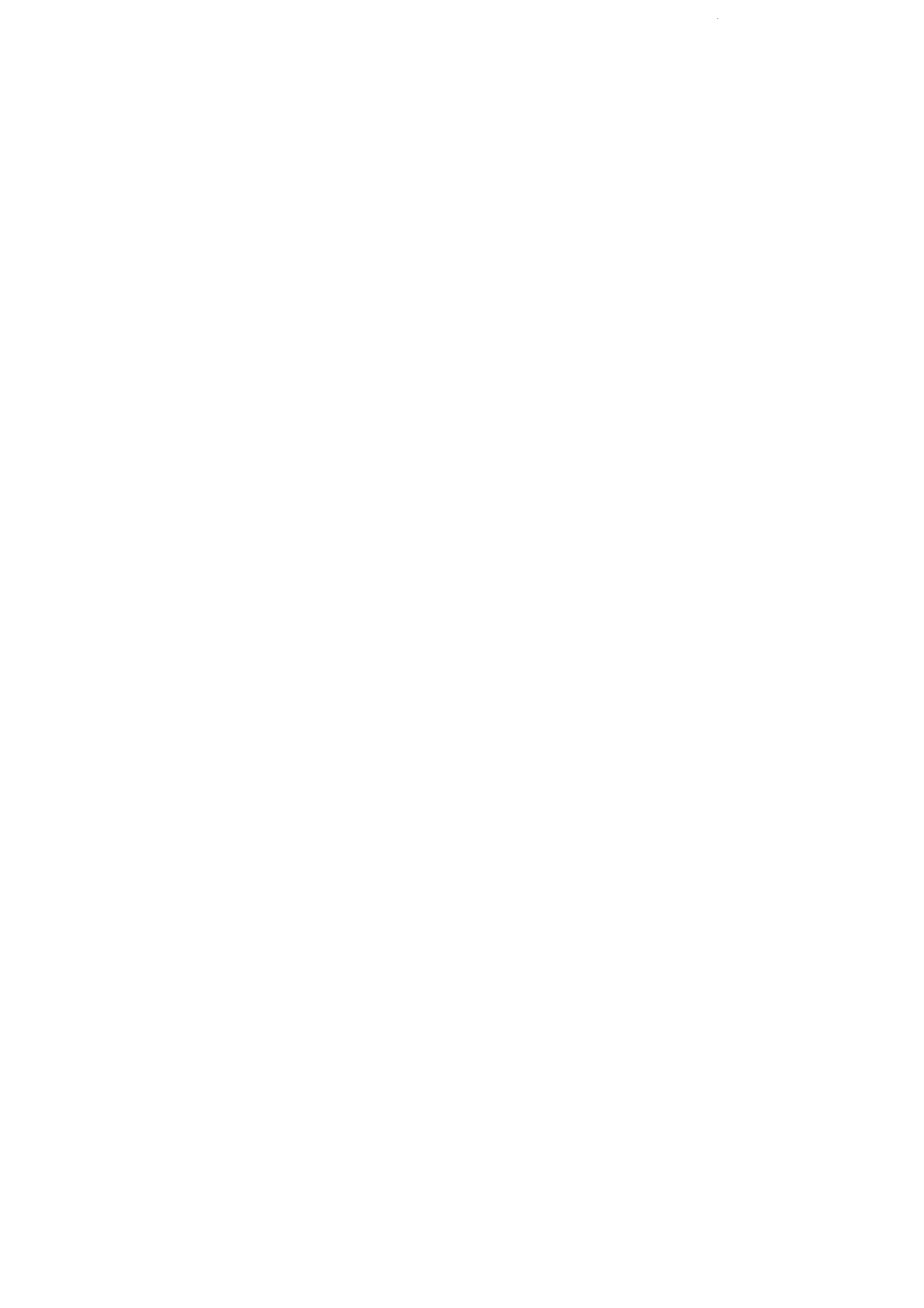# Preface

J.

Large-scale optimization models arise in many areas of application at **IIASA.** For example, such models are useful for estimating the potential economic value of solar **and wind** energy and for determining equilibrium prices for agricultural commodities in international trade as a function of national policies. Certain methods of decomposition for solving such optimization problems require the solution of a relatively small problem whose objective function is not everywhere differentiable. This paper defines nonsmooth functions that can **arise** from such decomposition approaches and that can be effectively optimized by recently proposed methods for nondifferentiable optimization.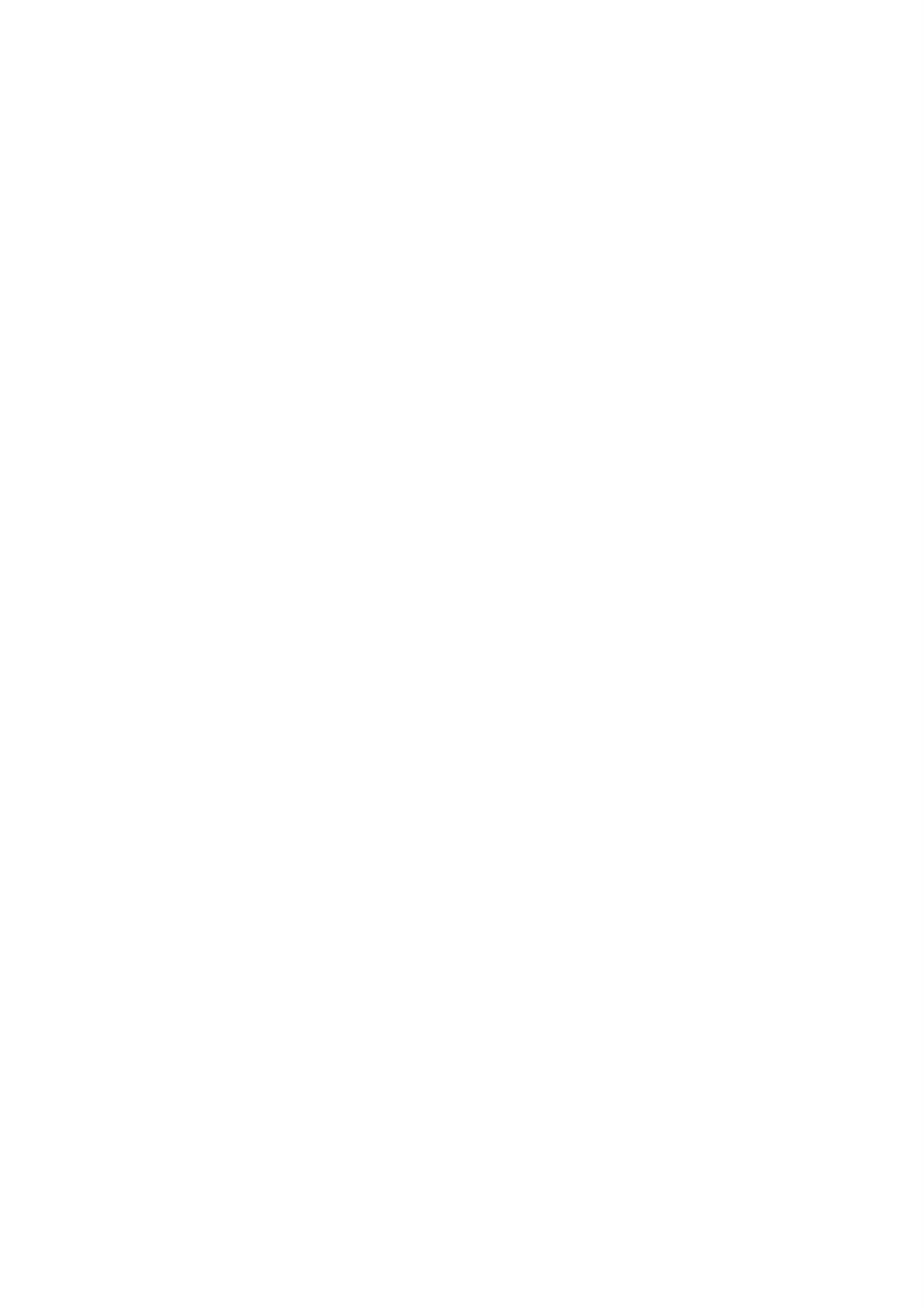# ABSTRACT

We introduce semismooth and semiconvex functions and discuss their properties with respect to nonsmooth nonconvex constrained optimization problems. These functions are locally Lipschitz. and hence have generalized gradients. The author has given an optimization algorithm that uses generalized gradients of the problem functions and converges to stationary points if the functions are semismooth. If the functions are semiconvex and a constraint qualification is satisfied. then we show that a stationary point is an optimal point.

We show that the pointwise maximum or minimum over a compact family of continuously differentiable functions is a semismooth function and that the pointwise maximum over a compact family of semiconvex functions is a semiconvex function. Furthennore. we show that a semismooth composition of semismooth functions is semismooth and gives a type of chain rule for generalized gradients.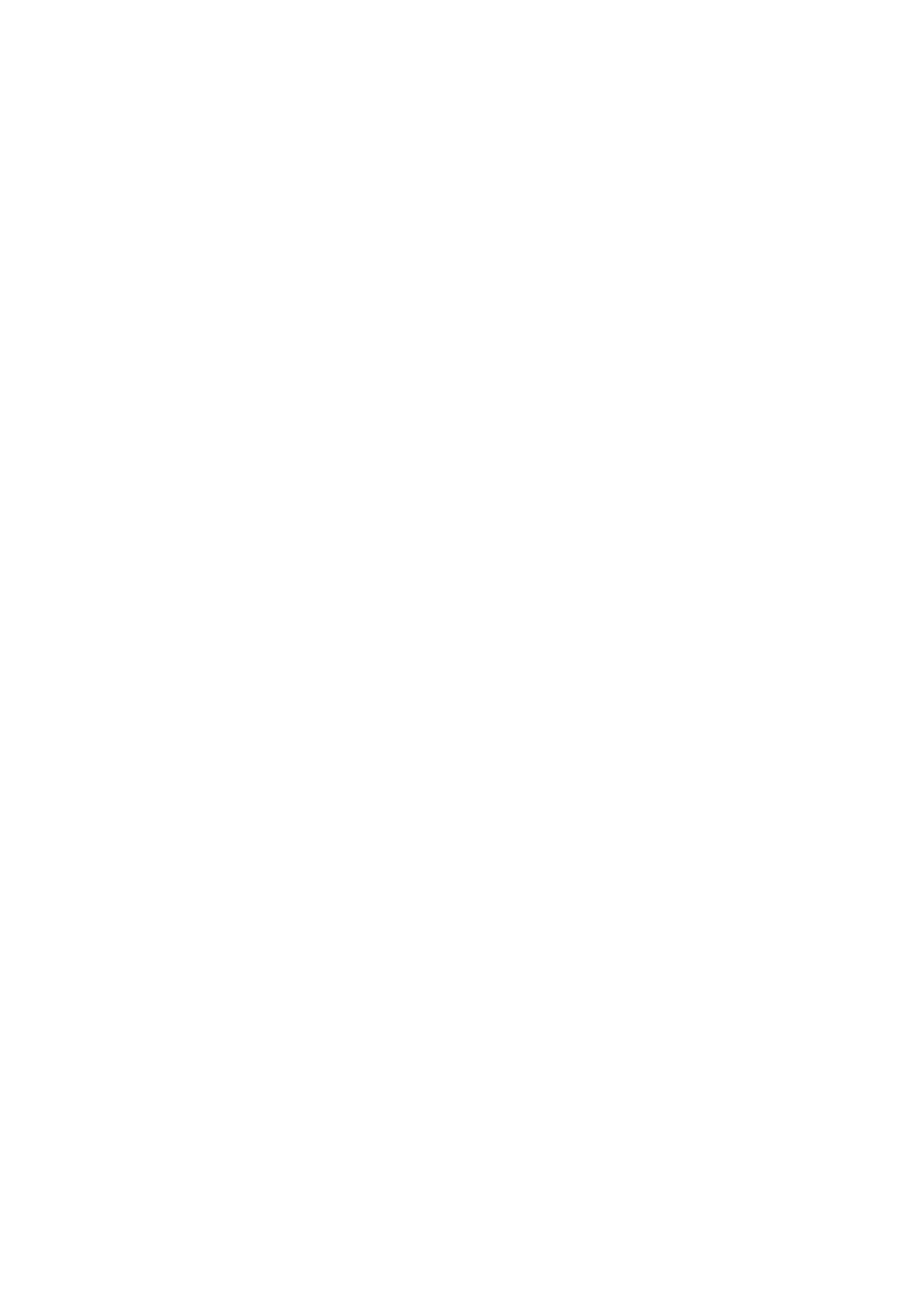# Semismooth and Semiconvex Functions In Constrained Optimization

## 1. INTRODUCTION

In this paper we are interested in an inequality constrained optimization problem where the functions need not be differentiable or convex. More precisely, consider the problem of finding an  $x \in R^n$  to

> minimize f (x) subject to  $h_i(x) \leq 0$  for  $i = 1, 2, ..., m$

where  $h_1, h_2, \ldots, h_m$  and f are real-valued functions defined on  $R^n$ .

We utilize the "generalized gradient" introduced by Clarke [1,2] for "locally Lipschitz" functions. **A** necessary condition [2) (of the Karush  $[5]$  - John  $[4]$  type) for optimality of a point  $\bar{x}$  is that the zero vector is a certain convex combination of generalized gradients of  $h_1, h_2, \ldots, h_m$  and f at  $\bar{x}$ . In section 5 of this paper, this "stationarity" condition is concisely stated in terms of a map as given by Merrill [lo] depending on the problem function generalized gradients. Our implementable algorithm for nonsnooth nonconvex optimization given in [Ill uses this map and converges to such stationary points if the problem functions are "semismooth" as defined here in section 2. This algorithm can be viewed as a modification and extension of the "conjugate subgradient" type algorithms for nondifferentiable unconstrained optimization given by Lemarechal [a] and Wolfe [ 161 for convex functions and by Feuer [3] for min-max objectives .

Semismooth functions possess a semicontinuous relationship between their generalized gradients and directional derivatives. They are related to, but different from, the "almost differentiable"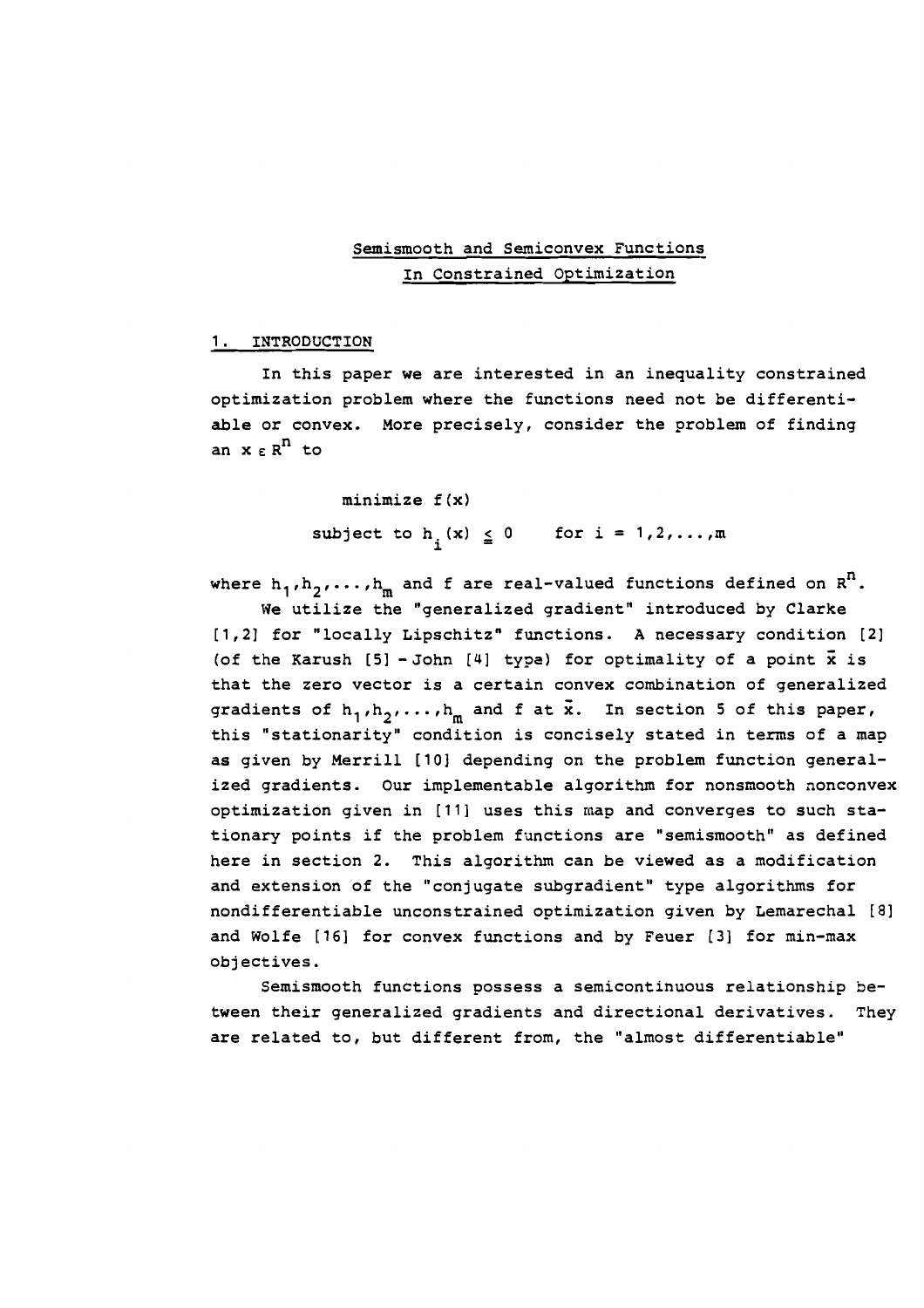functions of Shor [13]. Notable examples of such functions are convex, concave and continuously differentiable functions.

In section 2 we also define "semiconvex" functions. These functions are "quasidifferentiable" (Pshenichnyi [12]) and essentially "semiconvexe" in the sense of Tuy [15] and, if also differentiable, are "pseudoconvex" (Mangasarian [9]). In section 5 we show that the above stationarity condition is sufficient for optimality if the problem functions are semiconvex and a constraint qualification is satisfied. This is a nondifferentiable analogue of a sufficient optimality result in [9, Theorem 10.1.1].

In sections 3 and 4, we give some important properties of semismooth and semiconvex functions. Starting from the work in [I] and [3] on min-max objectives, we show that the pointwise maximum or minimum over a compact family of continuously differentiable functions is a semismooth function. We also give an example of a semismooth function that is an extremal combination not of continuously differentiable functions, but of semismooth functions. This leads us to show that a semismooth composition of semismooth functions is semismooth and to give a type of "chain rule" for generalized gradients. Special cases of this chain rule may be found in [21.

In section 3 we also show that the pointwise maximum over a compact family of semiconvex functions is a semiconvex function. Thus, semiconvex functions behave as do convex functions with respear to the maximization operation, while pseudoconvex functions do not because of the loss of differentiability due to this nonsmooth operation.

#### 2. DEFINITIONS AND EXAMPLES OF SEMISMOOTH AND SEMICONVEX FUNCTIONS

Let B be an open subset of  $R^n$  and  $F: R^n + R$  be *Lipschitz* on B, i.e. there exists a positive number K such that

 $|F(y) - F(z)| \leq K|y-z|$  for all  $y, z \in B$ .

If F is Lipschitz on each bounded subset of  $R^n$  then F is called ZocaZ Zy *Lipschitz.* 

 $-2-$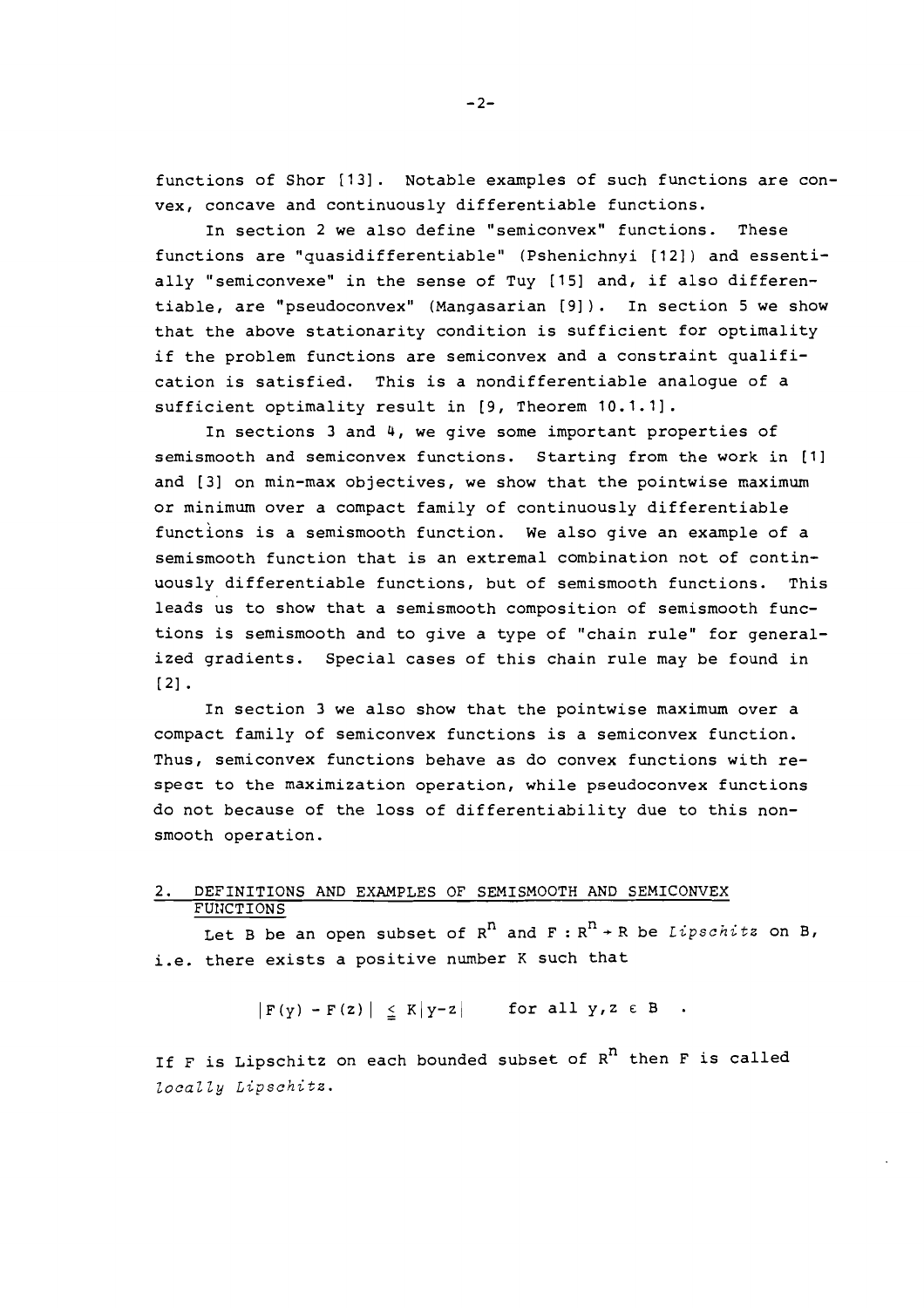Let  $x \in B$  and  $d \in R^n$ . As in Clarke [2], let

$$
F^{0}(x; d) = \lim_{h \to 0} \sup_{t \to 0} [F(x+h+td) - F(x+h)]/t
$$

and let aF(x) denote the **generaliaed gradient** of F at x defined by

 $\partial F(x) = \{g \in R^n : \langle g, d \rangle \leq F^0(x; d) \text{ for all } d \in R^n\}$ .

The following two propositions collect together useful properties of  $F^0$  and  $\partial F$  from Clarke [1,2] and Lebourg [7], respectively.

**Proposition I.** 

- (a)  $\partial F(x)$  is a nonempty convex compact subset of  $R^n$ .
- (b)  $F^0(x;d) = max \{ \langle q, d \rangle : q \in \partial F(x) \}$
- (c) F is differentiable almost everywhere in B and  $\partial F(x)$ is the convex hull of all the points g of the form

 $g = \lim_{k \to \infty} \nabla F(x_k)$ k+∞

where  $\{x_k\}$  + x and F has a gradient  $\nabla F$  at each  $x_k \in B$ .

(d) If  $\{x_k\} \subset B$  converges to x and  $g_k \in \partial F(x_k)$  for each k then  $|g_k| \leq K$  and each accumulation point g of  $\{g_k\}$ satisfies  $g \in \partial F(x)$ , i.e.  $\partial F$  is bounded on bounded subsets of B and aF is **uppersemicontinuous** on 9.

**Proposition 2.** 

Let y and z be in a convex subset of B. Then there exists  $\lambda \in (0, 1)$  and  $g \in \partial F(y + \lambda (z - y))$  such that

$$
F(z) - F(y) = \langle g_{z-1}z-y \rangle ,
$$

i.e. a mean value result holds.

By combining part (d) of Proposition 1 with Proposition 2 one may easily establish the following useful result: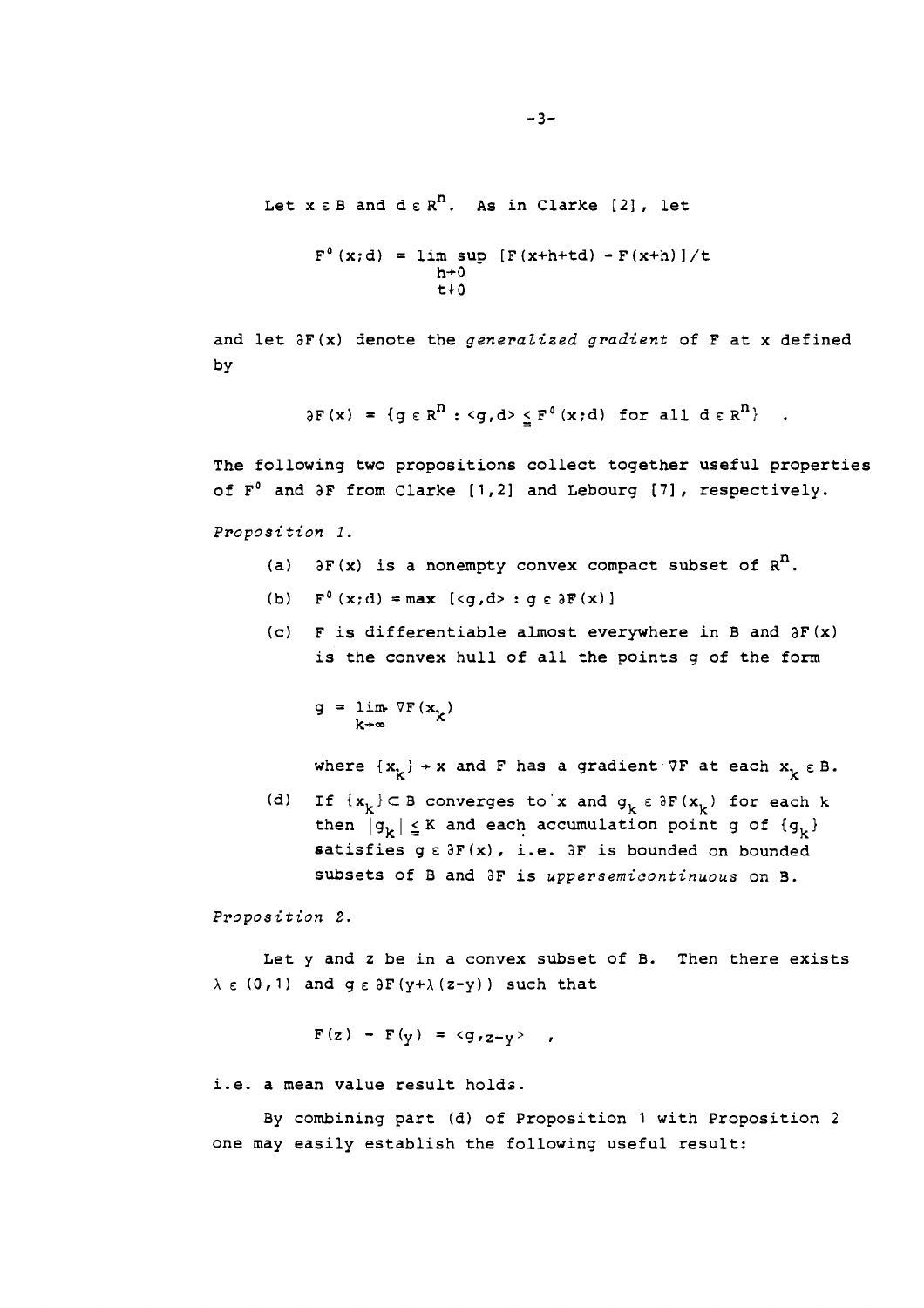*Lemma 1*. Let  $\{t_k\}$  + 0,  $\{h_k\}$  + 0  $\in$  R<sup>n</sup> and F<sup>\*</sup> be any accumulation point of

$$
\{ [F(x+h_k+t_k d) - F(x+h_k)]/t_k \} \quad .
$$

Then there exists  $g \in \partial F(x)$  such that

$$
F^* = \langle g, d \rangle
$$

If  $\lim_{t \to 0}$  [F(x+td) - F(x)]/t exists it is denoted by F'(x;d) and t+ **0**  called the **directional derivative** of F at x in the direction d. If F'(x;d) exists and equals  $F^0$ (x;d) for each  $d \in R^n$  the F is said to be **quasidifferentiable** at x (Pshenichnyi [12] ). Note that if  $F' (x;d)$  exists then, by Lemma 1, there exists  $g \in \partial F(x)$  such that

 $F'(x;d) = \langle q, d \rangle$ 

and, if, in addition, F is quasidifferentiable at x, then, by parts (a) and (b) of Proposition 1, g is a maximizer of  $\leq$   $\cdot$ , d> over  $\partial F(x)$ .

 $Definition 1.$  **F** :  $R^n$  + R is semismooth at  $x \in R^n$  if (a) F is Lipschitz on a ball about x

and

(b) for each  $d \in R^n$  and for any sequences  $\{t_k\} \subset R_+$ ,  $\{\theta_k\} \subset R^n$ and  ${g_k} \subset R^n$  such that

 $\{t_k\} + 0$ ,  $\{\theta_k/t_k\} + 0 \in R^n$  and  $g_k \in \partial F(x+t_kd+\theta_k)$ ,

the sequence  $\{<\mathbf{g}_k,\mathbf{d}>\}$  has exactly one accumulation point.

*Lemma 2.* If F is semismooth at x then for each  $d \in R^n$ , F' (x;d) exists and equals  $\lim_{k\to\infty}$  <  $q_k$ , d> where  $\{q_k\}$  is any sequence as in Definition 1.

*Proof:* Suppose  $\{\tau_k\} \neq 0$ . By Proposition 2, there exist  $t_k \in (0, \tau_k)$  and  $g_k \in \partial F(x+t_k d)$  such that

$$
F(x+\tau_k d) - F(x) = \tau_k < g_k, d> .
$$

 $-4-$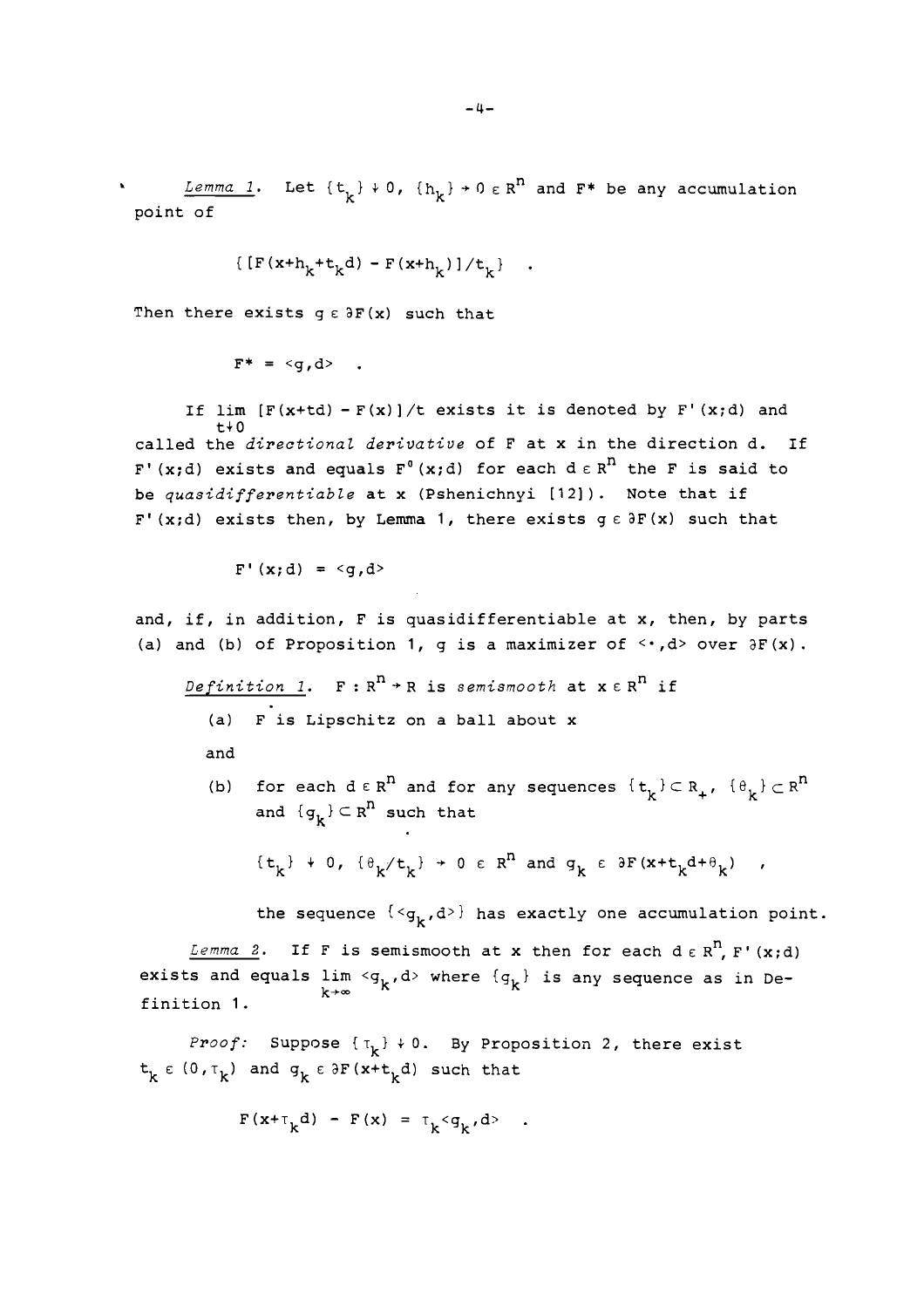Then, by Definition 1 with  $\theta_k = 0 \in R^n$ , since  $\{t_k\} + 0$ ,

$$
\lim_{k \to \infty} [F(x + \tau_k d) - F(x)] / \tau_k = \lim_{k \to \infty} \langle g_k, d \rangle .
$$

Since  $\{\tau_{\nu}\}\$  is an arbitrary positive sequence converging to zero,  $F'$  (x;d) exists and equals the desired limit. $\bigcirc$ 

*Definition 2.* Let X be a subset of  $R^n$ . F:  $R^n + R$  is *semiconvet* at x EX (with respect to X) if

- (a) F is Lipschitz on a ball about x
- (b) F is quasidifferentiable at x

and

 $\mathbf{v}$ 

(c)  $x + d \in X$  and  $F'(x;d) \ge 0$  imply  $F(x+d) \ge F(x)$ .

Tuy's [IS] earlier concept of semiconvexity does not include quasidifferentiability, but we include it in order to obtain Theorems 8 and 9 given below. **A** semiconvex function that is also differentiable is called "pseudoconvex" (Mangasarian [9, Chapter 9]).

We say that F is semismooth (quasidifferentiable, semiconvex) on  $X \subset R^n$  if F is semismooth (quasidifferentiable, semiconvex) at each x  $\epsilon$  X. We denote the convex hull of a set S by conv S.

From convex analysis (13, Sections 23 and 24) and [2, Proposition 31 we have the following:

Proposition 3.

If  $F : R^n \rightarrow R$  is convex (concave) then  $F(F)$  is locally Lipschitz,

 $\partial F(x) = \{g \in R^n : F(y) \geq (\leq) F(x) + \leq g, y-x \text{ for all } y \in R^n\}$  for each  $x \in R^n$ ,

i.e. **2F** is the *subdifferentia2* of F, F **(-F)** is semiconvex on R" and  $F(F)$  is semismooth on  $R<sup>n</sup>$ .

From [2, Proposition 4] and the properties of continuously differentiable functions we have the following: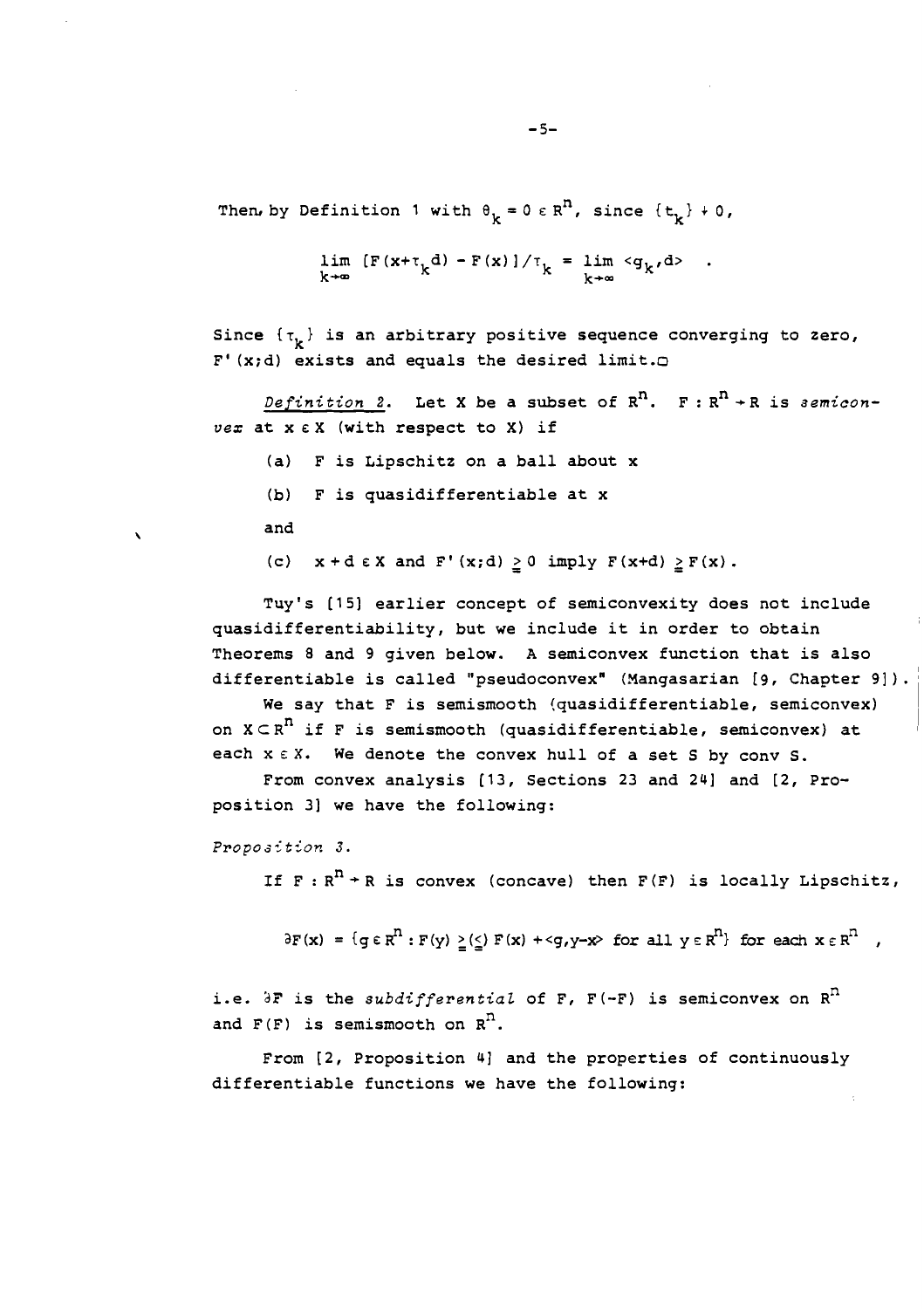*Proposition 4.* 

If  $F : R^n \rightarrow R$  is continuously differentiable then F is locally Lipschitz,  $\partial F(x) = \{\nabla F(x)\}\$  for each  $x \in \mathbb{R}^n$ , and F is quasidifferentiable and semismooth on  $R^n$ .

An example of a locally Lipschitz function on R that is not semismooth (nor quasidifferentiable) is the following differentiable function that is not continuously differentiable:

 $\bullet$ 

$$
F(x) = \begin{cases} x^2 \sin(1/x) & \text{for } x \neq 0 \\ 0 & \text{for } x = 0 \end{cases}
$$

Note that  $F'(0;1) = 0$  and  $\partial F(0) = conv(-1,1)$  is the set of possible accumulation points of  $F'(x;1)$  as  $x * 0$ .

An example of a function that is semiconvex and semismooth on R, but not convex nor differentiable, is

$$
F(x) = \log(1+|x|)
$$

where

$$
\partial F(x) = \begin{cases} 1/(1+x) & \text{for } x > 0 \\ \text{conv } \{-1, 1\} & \text{for } x = 0 \\ -1/(1-x) & \text{for } x < 0 \end{cases}
$$

Note that in a neighborhood of  $x = 0$ 

 $F(x) = max \left[ log(1+x), log(1-x) \right]$  ,

i.e. F is a pointwise maximum of smooth functions. General functions of this type are the subject of the next section.

# 3. SEMISMOOTH AND SEMICONVEX EXTREMAL-VALUED FUNCTIONS

In this section we supplement developments in Feuer [3] and Clarke [I] to show that certain extremal-valued functions E are semismooth and/or semiconvex.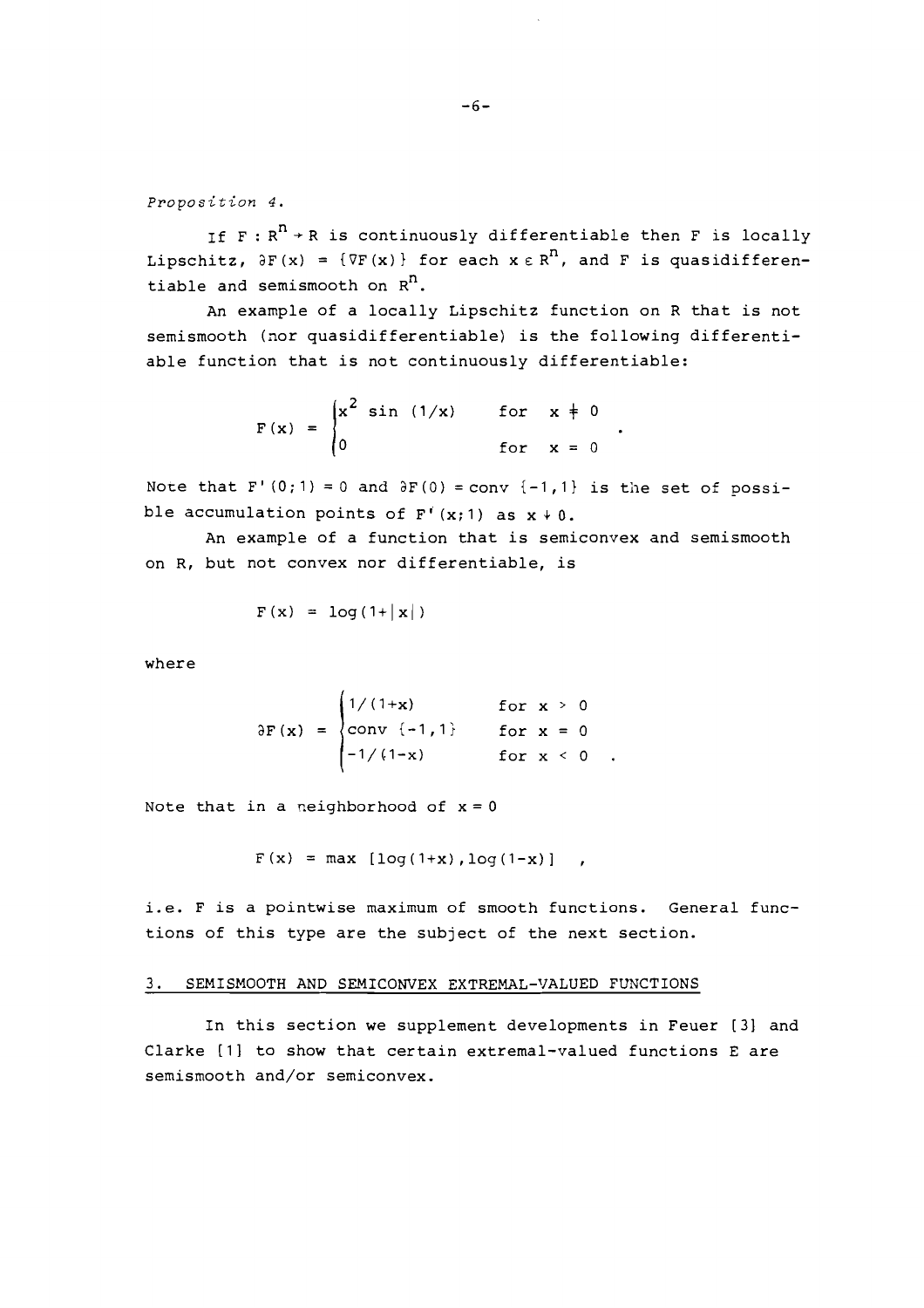Suppose E :  $R^n$  + R is defined on B, an open subset of  $R^n$ , as follows in terms of  $f : R^n \times T \rightarrow R$  where T is a topological space: Suppose there exists a sequentially compact subspace **U** of T such that (a)  $f(x,u)$  is continuous for  $(x,u) \in B \times U$ (b)  $f(x,u)$  is Lipschitz for  $x \in B$  uniformly for  $u \in U$ (c)  $\partial_{\mathbf{v}} \mathbf{f}(\mathbf{x}, \mathbf{u})$  is uppersemicontinuous for  $(\mathbf{x}, \mathbf{u}) \in \mathbf{B} \times \mathbf{U}$ 

and for each x **E** B either (d)  $E(x) = max [f(x,u) : u \in U]$ and (e)  $f''(x,u;d) = f^{0}(x,u;d)$  for all  $(u,d) \in U \times R^{n}$ or  $(d')$   $E(x) = min [f(x,u) : u \in U]$ and (e<sup>t</sup>)  $f'_x(x,u;d) = -f_x^0(x,u;-d)$  for all  $(u,d) \in U \times R^n$ 

For each  $x \in B$  let

 $A(x) = \{u \in U : E(x) = f(x, u)\}$ .

Note that **E** and A are well defined by the continuity and compactness assumptions. Furthermore, for each  $x \in B$ ,  $A(x)$  is compact and  $\partial_{\mathbf{y}} f(\mathbf{x}, \cdot)$  is upper semicontinuous and bounded on U, and a direct consequence of [I, Theorem **2.11** is the following:

*Theorem I. Let the above assumptions on* E *and* f *hold. Then*  **E** *is Lipschitz on* B *and for each x* **E** <sup>B</sup>

 $\partial E(x) = \text{conv } \{ \partial_{\mathbf{v}} f(x, \mathbf{u}) : \mathbf{u} \in A(x) \}$ ,

*and for each* d **E** R"

 $\Sigma'$  (x;d) =  $E^0$  (x;d) =  $\max$  [<g,d> :  $g \in \partial_x f(x, u)$ ,  $u \in A(x)$ ]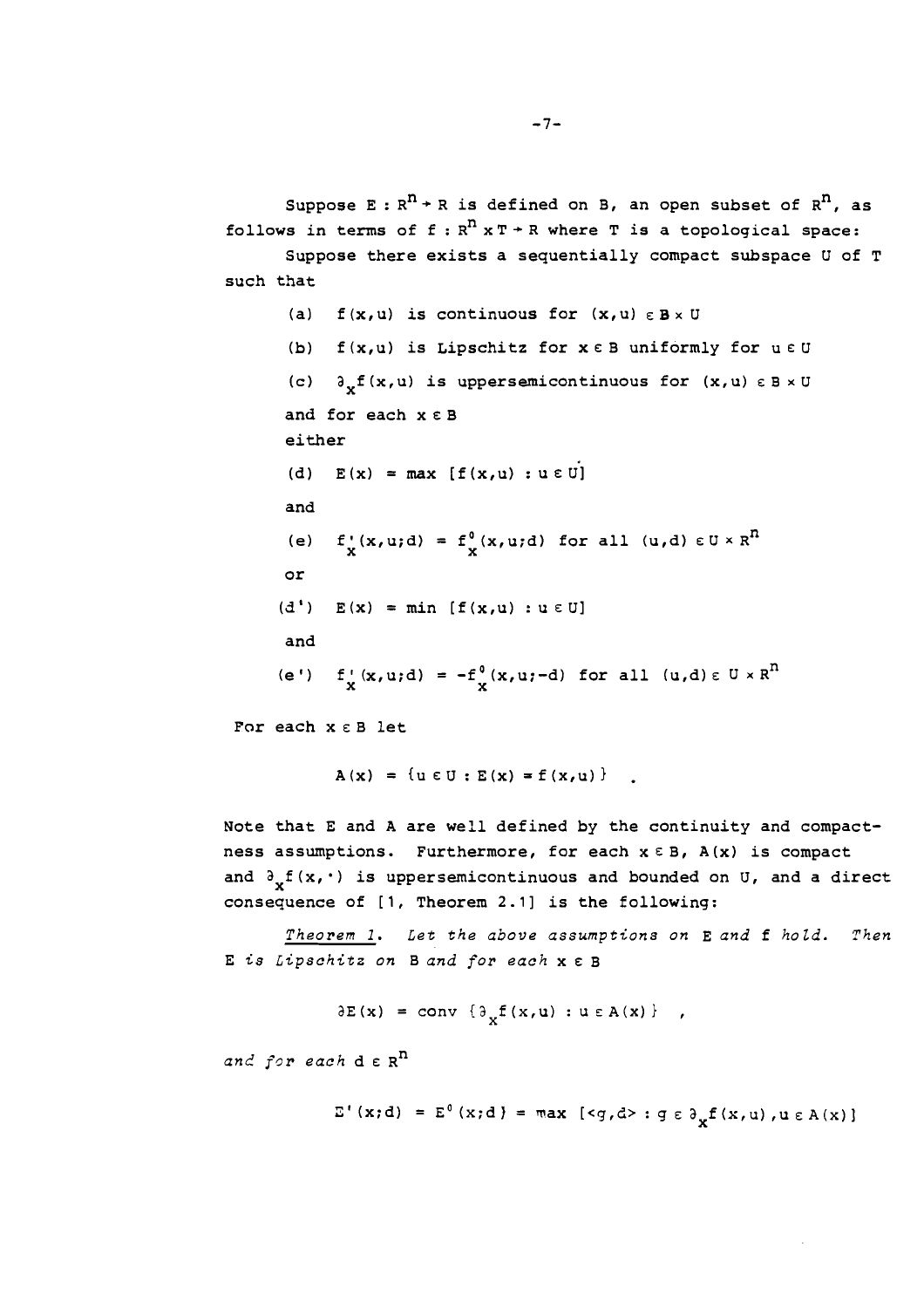*if* (d) *and* (e) *hold, or* 

$$
\mathbb{E}^{\top}(\mathbf{x};\mathbf{d}) = -\mathbb{E}^{\theta}(\mathbf{x};-\mathbf{d}) = \min \left[ \langle \mathbf{g}, \mathbf{d} \rangle : \mathbf{g} \in \partial_{\mathbf{x}} f(\mathbf{x}, \mathbf{u}), \mathbf{u} \in \mathbf{A}(\mathbf{x}) \right]
$$

*if* (d') *and* (e') *hold*.

*Remark:* Feuer [3] shows the results of Theorem 1 under the stronger assumptions of our next theorem and proves a result [3, p. **571** close to semismoothness from which our next proof is adapted.

*Theorem 2.* Suppose that (a) and (d) or (d') hold and *that*  $f(\cdot, u)$  *is differentiable on B for each uEU and*  $\nabla_{v} f(\cdot, \cdot)$ *is continuous and bounded on* BxU. *Then* E *is semismooth on* B.

*Proof:* Note that the additional assumption implies (b), (c), (e), and (e') and that  $\partial_{\mathbf{v}} \mathbf{f} = \nabla_{\mathbf{v}} \mathbf{f}$  on  $B \times U$ . Suppose E has the max form (d). (The proof of semismoothness for the min form (d') is similar.) Let  $x \in B$ ,  $d \in R^n$ ,  $x_k = x + t_k d + \theta_k$  and  $g_k \in \partial E(x_k)$  where  $\{t_{k}\}\nmid 0$  and  $\{\theta_{k}/t_{k}\}\nmid 0\in \mathbb{R}^{n}$ . From Theorem 1 and Proposition 1 we have that

$$
E'(x;d) = E0(x;d) = max [\langle g, d \rangle : g \in \partial E(x)]
$$

and  $\partial E$  is bounded and uppersemicontinuous on a ball about x, so

$$
\limsup_{k \to \infty} \langle g_k, d \rangle \leq E'(x; d) \quad .
$$

Suppose

$$
\liminf_{k\to\infty} \langle g_k, d\rangle \langle E'(x;d) \rangle,
$$

i.e. there is an  $\epsilon > 0$  and a subsequence of  $\{g_k\}$  such that on this subsequence

$$
\{\} \rightarrow E'(x; d) - \epsilon \quad . \tag{3.1}
$$

For each k corresponding to this subsequence choose  $\bar{g}_{\nu} \circ \partial E(x_{\nu})$ and  $u_k \in A(x_k)$  such that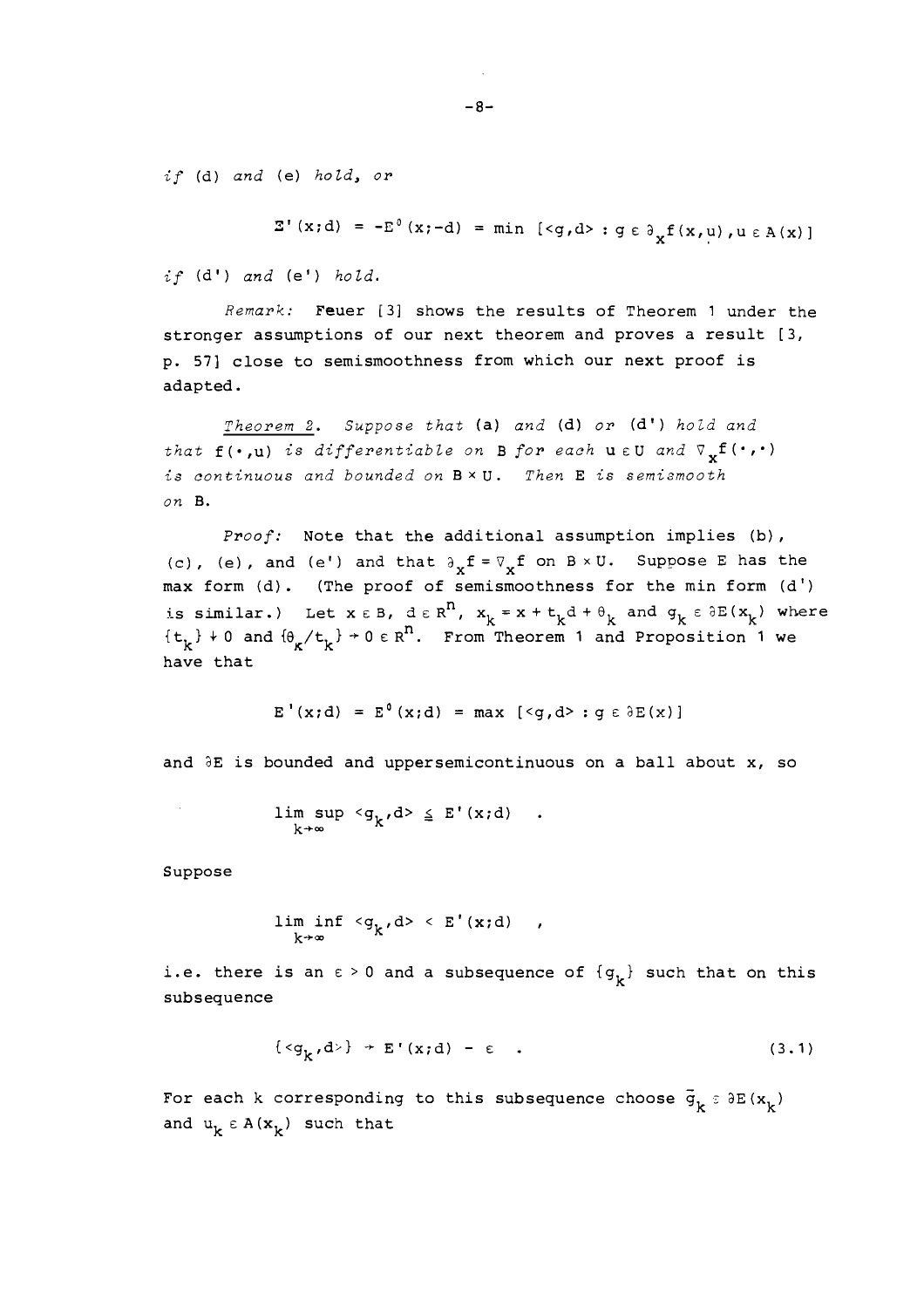$$
\overline{\mathfrak{g}}_k = \nabla_x f(x_k, u_k) \in \text{conv } \{ \nabla_x f(x_k, u) : u \in A(x_k) \} = \partial E(x_k)
$$

and

$$
\langle \bar{g}_{k}, d \rangle = \min \left[ \langle g, d \rangle : g \in \partial E(x_{k}) \right] \leq \langle g_{k}, d \rangle \quad . \tag{3.2}
$$

Since  $\nabla_{\mathbf{x}}\mathbf{f}$  is continuous on  $\mathbf{B}\times\mathbf{U}$ ,  $\{\mathbf{x_k}\}$  + x and  $\{\mathbf{u_k}\}$  is in the comsince  $\nabla_{\mathbf{x}} f$  is continuous on  $B \times U$ ,  $\{\mathbf{x}_k\} + \mathbf{x}$  and  $\{\mathbf{u}_k\}$  is in the con-<br>pact set U,  $\{\bar{\mathbf{g}}_k\}$  and  $\{\mathbf{u}_k\}$  have accumulation points  $\bar{g}$  and  $\bar{\mathbf{u}}$ , respectively, such that

$$
\vec{g} = \nabla_{\mathbf{v}} f(\mathbf{x}, \vec{u})
$$

Thus, by (3.1) and (3.2),

$$
\mathcal{F}_{\mathbf{v}}\mathbf{f}(\mathbf{x},\bar{\mathbf{u}}),\mathbf{d} \mathbf{v} = \mathbf{c}\mathbf{g},\mathbf{d} \mathbf{v} \leq \mathbf{E}^{\mathbf{v}}(\mathbf{x};\mathbf{d}) - \mathbf{c}
$$

Let  $u^* \in A(x)$  be such that

$$
E'(x;d) = E^{0}(x;d) = \max [\langle \nabla_x f(x,u), d \rangle : u \in A(x)] = \langle \nabla_x f(x,u^*), d \rangle
$$

Then

$$
\langle \nabla_{\mathbf{u}} \mathbf{f}(\mathbf{x}, \mathbf{u}), \mathbf{d} \rangle \le \langle \nabla_{\mathbf{u}} \mathbf{f}(\mathbf{x}, \mathbf{u^*}), \mathbf{d} \rangle - \varepsilon
$$

and, since  $\langle \nabla_{\mathbf{y}} f(\cdot,\cdot), \cdot \rangle$  is continuous, there exist neighborhoods  $B(x)$ ,  $V(\bar{u})$  and  $D(d)$  such that

$$
\langle \nabla_{\mathbf{y}} f(z, u), \delta \rangle \leq \langle \nabla_{\mathbf{y}} f(z, u^*), \delta \rangle - \epsilon/2 \text{ for all } (z, u, \delta) \in B(x) \times V(\bar{u}) \times D(d)
$$

Choose k so large that  $u_k \in V(\bar{u})$ ,  $t_k |d| + |\theta_k|$  is less than the radius of a ball about x contained in B(x) and  $2|\theta_k/t_k|$  is less than the radius of a ball about d contained in D(d). Then for all  $t \in [0, t_k]$ ,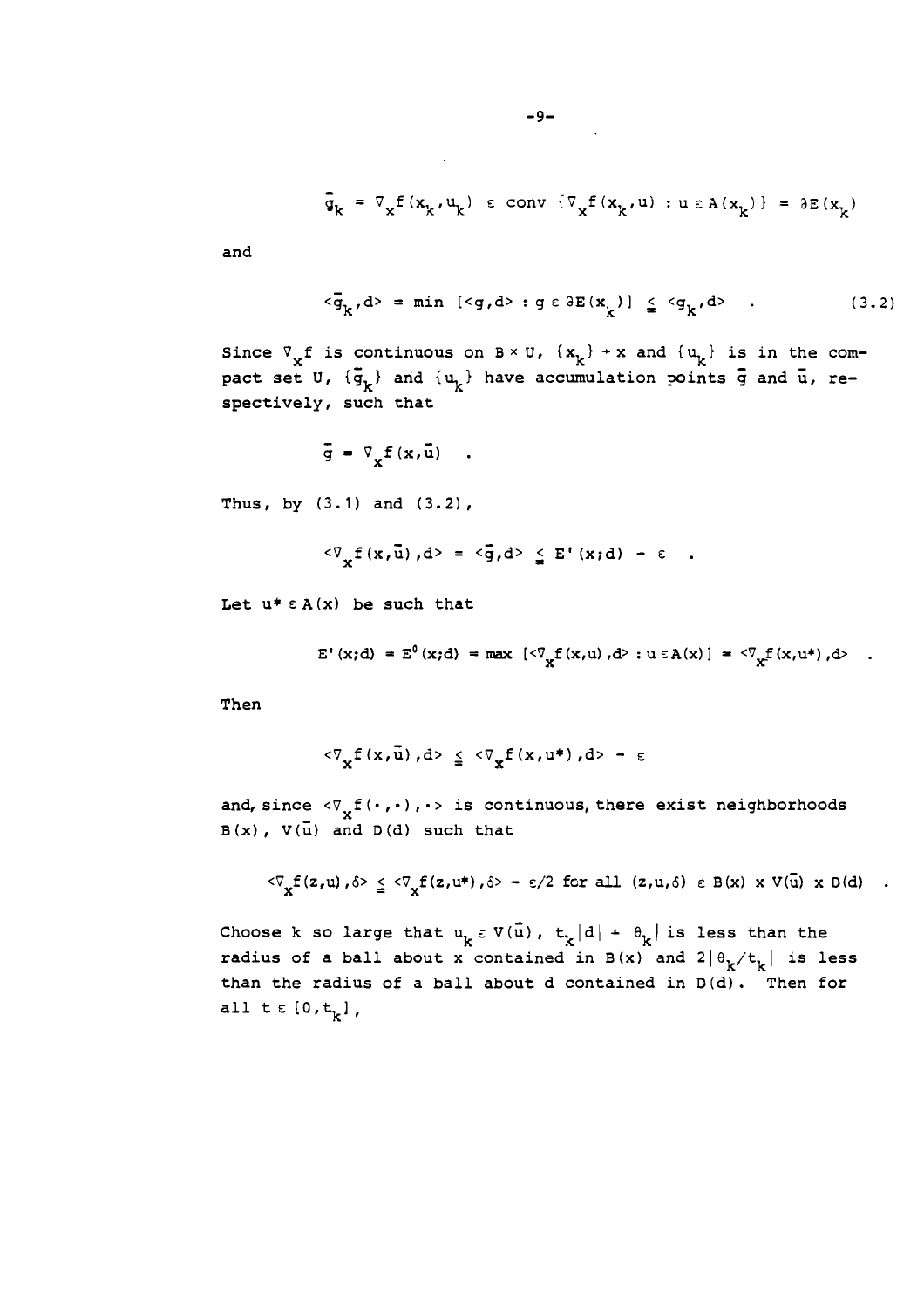$$
x(t) \equiv x + td + (t/t_k)^2 \theta_k \in B(x) ,
$$

and

$$
x'(t) = d + 2(t/t_k) (\theta_k/t_k) \in D(d) .
$$

Then

$$
\langle \nabla_{\mathbf{x}} f(\mathbf{x}(t), \mathbf{u}_k), \mathbf{x}'(t) \rangle \leq \langle \nabla_{\mathbf{x}} f(\mathbf{x}(t), \mathbf{u}^*), \mathbf{x}'(t) \rangle - \varepsilon/2 \text{ for all } t \in [0, t_k] .
$$

Integrating from  $t=0$  to  $t=t_k$  gives

$$
f(x(t_k), u_k) - f(x(0), u_k) \leq f(x(t_k), u^*) - f(x(0), u^*) - t_k \varepsilon/2.
$$

But  $x(t_k) = x_k$ ,  $x(0) = x$ ,  $u_k \in A(x_k)$  and  $u^* \in A(x)$ ,

so 
$$
E(x_k) - E(x, u_k) \leq E(x_k, u^*) - E(x) - t_k \epsilon/2
$$
,

or

$$
E(x_k) + E(x) \leq f(x_k, u^*) + f(x, u_k) - t_k \epsilon/2
$$

But this leads to a contradiction, because  $f(x_{k_1},u^*) \leq E(x_{k_1})$ ,  $f(x,u_k) \leq E(x)$ ,  $t_k > 0$  and  $\varepsilon > 0$ . Thus,  $\lim_{k \to \infty} \langle g_k, d \rangle = E'(x;d)$ ,  $k \to \infty$ 

*Theorem 3. Let* X *be a subset of* B. *Suppose that* (a), (b), (c), (d), *and* (el *hoid, i.e.* E *is a rnax function, and suppose that*  f **(a** ,u) *is semiconvez at* x E X *(with respect to* XI *for each* u E **U.**  *Then* **E** *?:s semiconvex at* XEX *(with respect to* XI.

*Proof:* By Theorem *1,* E is Lipschitz on a ball about x, quasidifferentiable at x, and for  $d \in R<sup>11</sup>$  there exist  $\bar{u} \in A(x)$  and  $\bar{g} \in \partial_{v} f(x, \bar{u})$  such that

$$
E' (x; d) = \langle \bar{g}, d \rangle = \max [\langle g, d \rangle : g \in \partial_x f(x, u), u \in A(x)]
$$
.

Suppose  $x + d \in X$  and  $E'(x;d) \ge 0$ . Then, by the quasidifferentiability of  $f(\cdot,\bar{u})$  at x, we have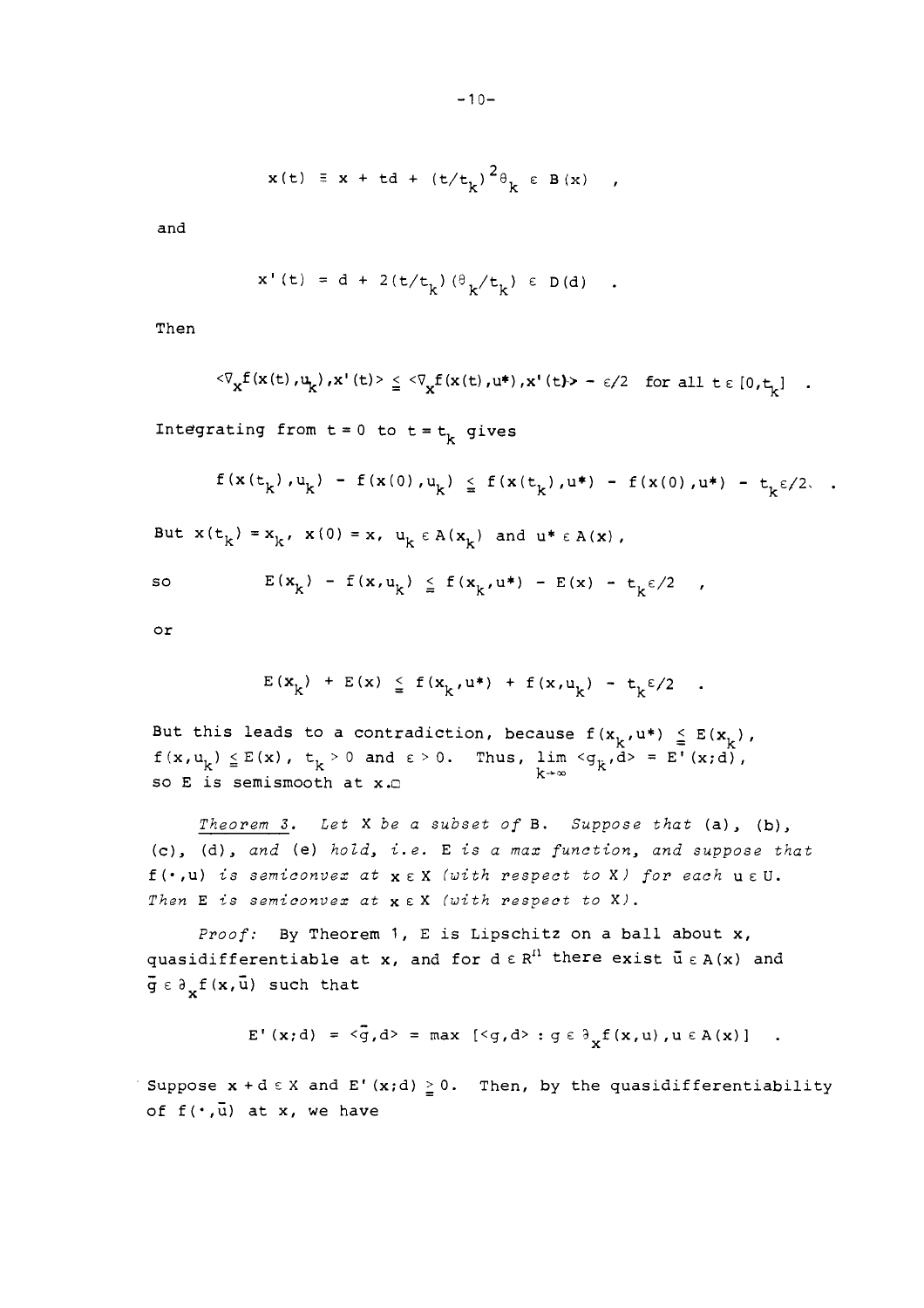$f'_x(x,\bar{u};d) = f'_x(x,\bar{u};d) = \max \{\langle g,d\rangle : g \in \partial_x f(x,\bar{u})\} \geq \langle \bar{g}, d\rangle \geq 0$ . Thus, by the semiconvexity of  $\texttt{f}(\boldsymbol{\cdot},\mathbf{\bar{u}})$  at  $\texttt{x}$ ,

$$
f(x+d,\bar{u}) \ge f(x,\bar{u})
$$
.

But  $x + d \in X \subset B$  and assumption (d) imply

```
E(x+d) \ge f(x+d,\bar{u})
```
and  $\bar{u} \in A(x)$  implies

```
E(x) = f(x, \overline{u}),
```
 $SO$ 

 $E(x+d) \geq f(x+d, \bar{u}) \geq f(x, \bar{u}) = E(x)$ 

and the semiconvexity of **E** at x is established.c

The following function F is an example of a semismooth function on  $R^2$  which is not an extremal-valued function in the sense of Theorem 2, because in any ball about  $(0,0)$  there is a point at which the value of F is neither the maximum nor the minimum of the three underlying linear functions that define **F:** 

> **I**   $F(x_1, x_2) =$  $x_1$  for  $x_2 \ge 0$  and  $x_2 \ge x_1 \ge 0$  $x_2$  for  $x_1 \ge 0$  and  $x_1 \ge x_2 \ge 0$ 0 for  $x_1 \leq 0$  or  $x_2 \leq 0$  .

Note that  $F(x_1, x_2) = max [0, min(x_1, x_2)]$ . This raises the question of whether or not a finite extremal composition of extremalvalued functions is a semismooth function. This is indeed the case, as is shown in more generality in the next section.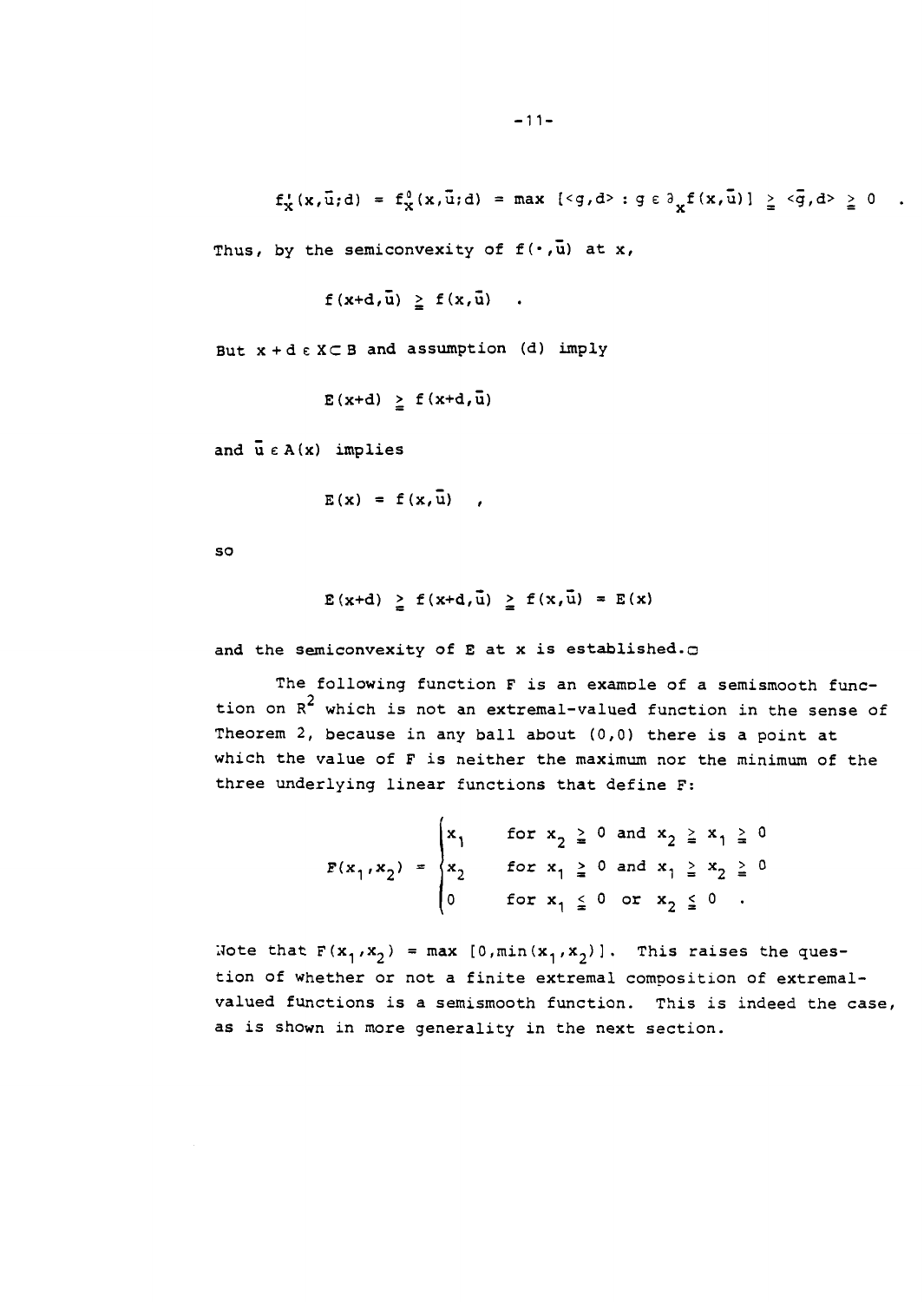### 4. SEMISMOOTH COMPOSITION

In this section we show that a semismooth composition of semismooth functions results in a semismooth function. In order to prove this useful result we first establish a type of "chain rule" for generalized gradient sets. For  $v^1, v^2, ..., v^m \in R^n$  let  $[v^1v^2 \cdots v^m]$  denote the  $n \times m$  matrix whose i<sup>th</sup> column is v<sup>i</sup> for  $i = 1, 2, \ldots, m$ .

Theorem 4. Let  $f_i: R^n \rightarrow R$  for  $i = 1, 2, ..., m$  and  $E: R^m \rightarrow R$  be locally Lipschitz. For  $x \in R^n$  define

$$
Y(x) = (f_1(x), f_2(x), \dots, f_m(x))
$$
  

$$
F(x) = E(Y(x))
$$

and

$$
G(x) = \text{conv} \{q \in \mathbb{R}^n : q = [q^1q^2 \cdots q^m]w, q^{\underline{i}} \in \partial f_{\underline{i}}(x), \underline{i} = 1, 2, \ldots, m, w \in \partial E(Y(x))\}.
$$

Then F is locally Lipschitz and

$$
\partial F(x) \subset G(x) \text{ for each } x \in R^n \quad . \tag{4.1}
$$

Remarks: Clarke [2] establishes (4.1) for the three cases where (1) E is continuously differentiable and  $m = 1$ , (2)  $E(y_1, y_2) =$  $y_1 + y_2$  and (3)  $E(y) = max [y_i : i \in \{1, 2, ..., m\}]$  for  $y = (y_1, y_2, ..., y_m)$ . Note that the containment in (4.1) may be strict, because, as suggested to us by M.J.D. Powell, for  $E(y_1, y_2) = y_1 - y_2$ ,  $x \in R$  and

 $f_1(x) = f_2(x) = |x|$ , we have  $\partial F(0) = \{0\}$  and  $G(0) = conv \{-2,2\}.$ 

Proof: It is not difficult to show that F is locally Lipschitz and to show that G is uppersemicontinuous. Hence, by part (c) of Proposition 1, F is differentiable almost everywhere, and if we show

> $\nabla F(\vec{x}) \in G(\vec{x})$  $(4.2)$

where  $\bar{x}$  is any point of differentiability of F, then (4.1) follows from the convexity and uppersemicontinuity of G.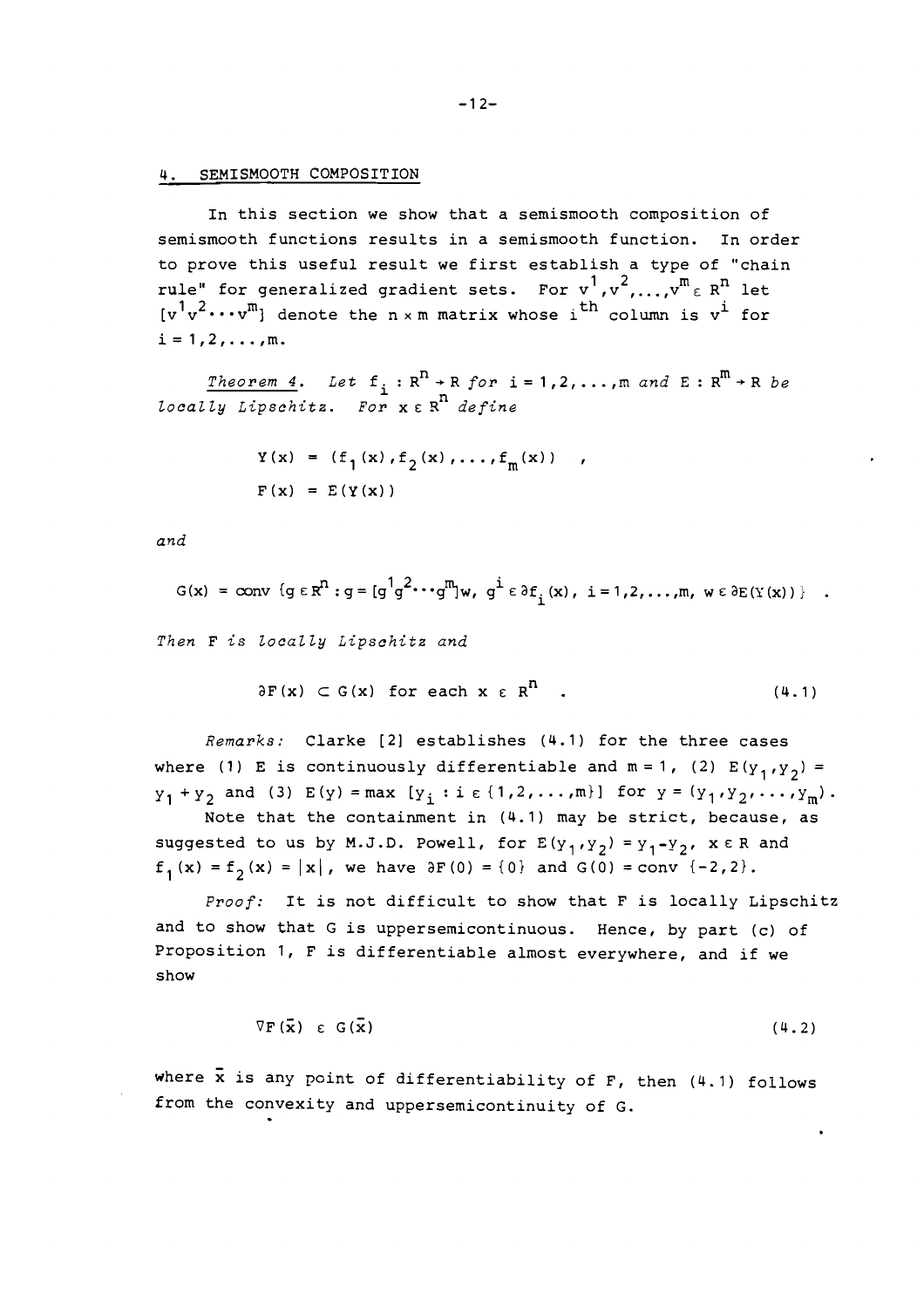In order to show (4.2), let  $\nabla F(\tilde{x})$  exist,  $d \in R^{n}$  and  $\{t_{k}\} + 0$ . Then

$$
\langle \nabla F(\overline{x}), d \rangle = F'(\overline{x}; d)
$$
  
\n
$$
= \lim_{k \to \infty} [F(\overline{x} + t_k d) - F(\overline{x})]/t_k
$$
  
\n
$$
= \lim_{k \to \infty} [E(Y(\overline{x} + t_k d)) - E(Y(\overline{x}))]/t_k
$$
 (4.3)

Choose a subsequence of  $\{t_k\}$  such that for each  $i = 1, 2, ..., m$ <br> $\{[f_i(\bar{x}+t_kd) - f_i(\bar{x})]/t_k\} + f_i^*$ 

$$
[\left[f_i(\bar{x}+t_k\mathrm{d})-f_i(\bar{x})\right]/t_k^{\phantom{+}} + f_1^*
$$

on the subsequence. By Lemma 1,

$$
f_1^* = \langle g^i, d \rangle \text{ for some } g^i \in \partial f_i(\bar{x}) \quad , \tag{4.4}
$$

so.

$$
[f_{i}(\vec{x}+t_{k}d) - f_{i}(\vec{x}) - t_{k} \langle g^{i}, d \rangle] / t_{k} \} + 0
$$

on the subsequence. Let

$$
v = \{f_{1}^{*}, f_{2}^{*}, \ldots, f_{m}^{*}\} = (\langle d, g^{1}, \langle d, g^{2}, \ldots, \langle d, g^{m} \rangle). (4.5)
$$

Then

$$
\{ \left[ Y(\vec{x} + t_k d) - Y(\vec{x}) - t_k v \right] / t_k \} \ + \ 0 \ \epsilon \ R^m
$$

and, by the Lipschitz continuity of E,

$$
\{ [E(Y(\tilde{x}+t_{k}d)) - E(Y(\tilde{x})+t_{k}v)]/t_{k} \} \ + \ 0 \qquad (4.6)
$$

on the subsequence. Now choose a sub-subsequence of  $\{t_k\}$  such that

$$
\{ [E(Y(\bar{x}) + t_{k}v) - E(Y(\bar{x}))]/t_{k} \} \rightarrow E^* \qquad (4.7)
$$

on this sub-subsequence. Then, by combining (4.6) and (4.7),

$$
\{ \left[ \mathbb{E} \left( \Upsilon \left( \bar{\mathbf{x}} + \mathbf{t}_{k} \mathrm{d} \right) \right) \, - \mathbb{E} \left( \Upsilon \left( \bar{\mathbf{x}} \right) \right) \right] / \mathbf{t}_{k} \} \; + \; \mathbb{E}^{\ast}
$$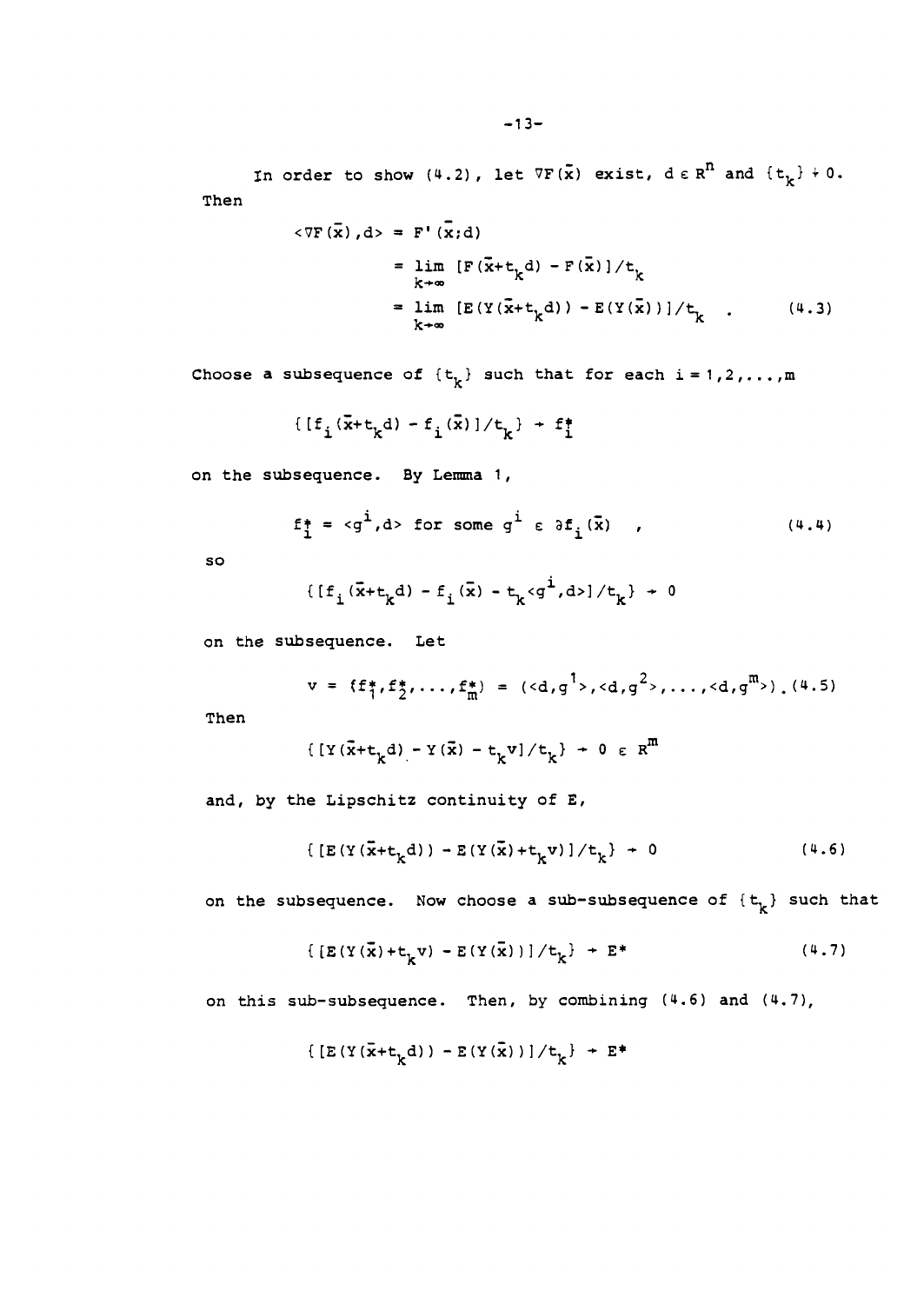on the sub-subsequence and, by (4.3) ,

$$
\langle \nabla F(\bar{x}), d \rangle = E^* \tag{4.8}
$$

From  $(4.7)$  and Lemma 1,

$$
E^* = \langle v, w \rangle \text{ for some } w \in \partial E(Y(\vec{x})) .
$$
 (4.9)

Let

$$
g = [g^1 g^2 \cdots g^m] w ,
$$

so that combining  $(4.8)$ ,  $(4.9)$ ,  $(4.5)$  and  $(4.4)$  and recalling the definition of G yields

$$
\langle \nabla F(\overline{x}), d \rangle = E^* = \langle v, w \rangle = \langle (d, g^1), (d, g^2), \dots, (d, g^m) \rangle, w \rangle = \langle d, g \rangle
$$

where  $q \in G(\bar{x})$ . Since this result holds for each  $d \in R^{n}$ , and  $G(\bar{x})$  is convex, we have that the desired result (4.2) holds, for, if not, then a strict separation theorem [9, Theorem 3.2.6] gives a contradiction .o

*Theorem 5. Suppose, in addition to zhe assumptions of Theorem*  4, that  $f_i$  for each  $i=1,2,...,m$  is semismooth at  $x \in R^n$  and  $E$  is *semismooth at* Y (x) E R~. *Then* F *is semismooth at* x.

 $Proof:$  Suppose  $x_k = x + t_k d + \theta_k$  and  $g_k \in \partial F(x_k)$  where  $d \in R^n$ ,  ${t_k}_k$  + 0 and  ${t_{k}}/t_{k}$  + 0  $\epsilon$  R<sup>11</sup>. Since  $\delta F(x_k)$  is contained in the compact convex set  $G(x_k)$ , by minimizing and maximizing the linear function <...,d> over  $G(x_k)$ , we may find  $\bar{g}_k$ ,  $\hat{g}_k \in G(x_k)$  such that

$$
\langle \bar{g}_k, d \rangle \leq \langle g_k, d \rangle \leq \langle \hat{g}_k, d \rangle
$$

and

$$
\bar{g}_{k} = [\hat{g}_{k}^{1} \hat{g}_{k}^{2} \cdots \hat{g}_{k}^{m}] \bar{w}_{k} , \qquad \hat{g}_{k} = [\hat{g}_{k}^{1}, \hat{g}_{k}^{2}, \cdots, \hat{g}_{k}^{m}] \hat{w}_{k}
$$

where

$$
\bar{g}_k^i, \hat{g}_k^i \in \partial f_i(x_k) \text{ for each } i = 1, 2, ..., m
$$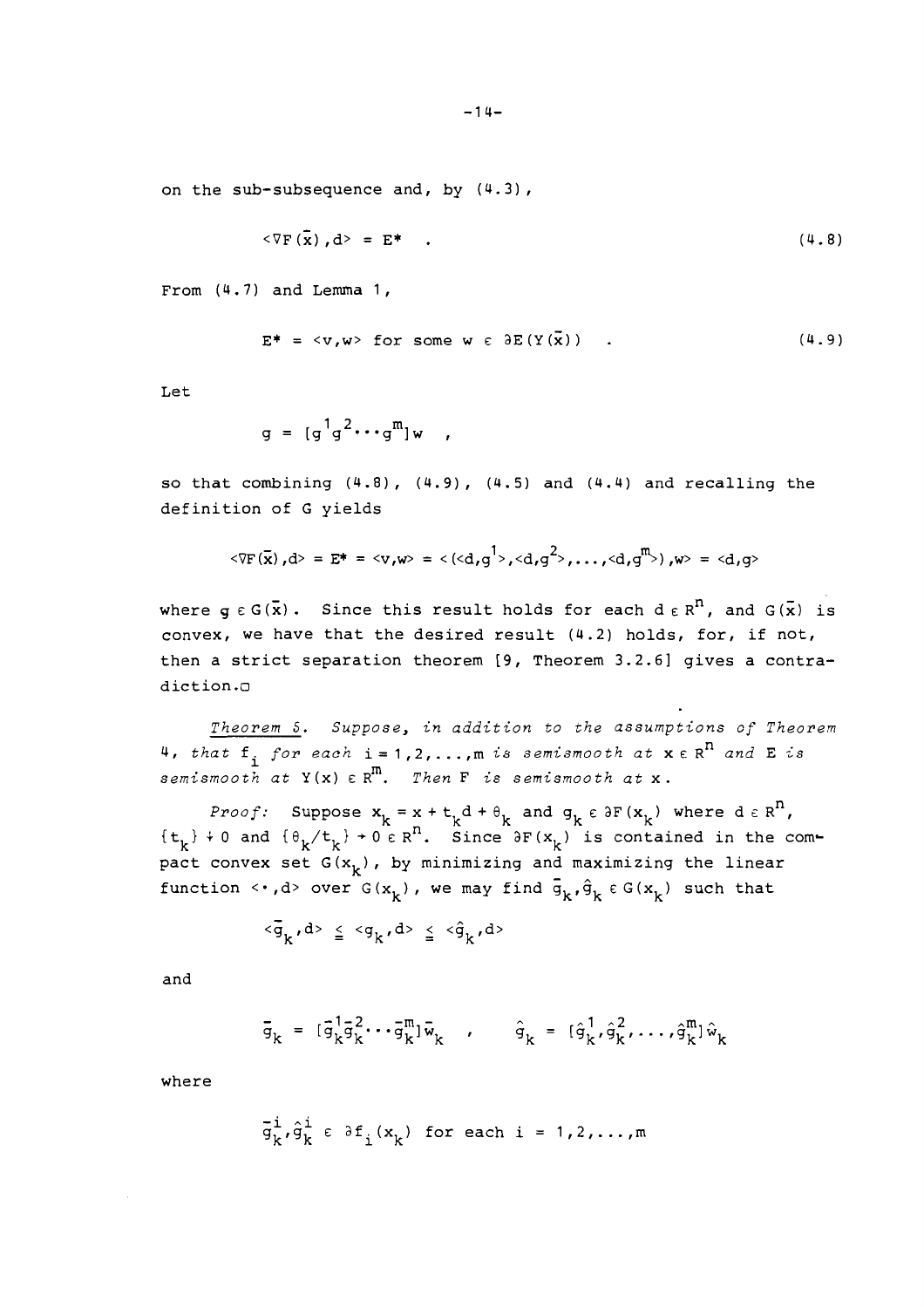and

$$
\bar{w}_k, \hat{w}_k \in \partial E(Y(x_k)) \quad .
$$

By the uppersemicontinuity and local boundedness of the various maps,  $\{\bar{g}_k\}$  and  $\{\hat{g}_k\}$  are bounded and there are accumulation points  $\overline{g}$  of  ${\overline{g}}$  and  $\overline{g}$  of  ${\overline{g}}$  and corresponding accumulation points  $\overline{g}$ <sup>i</sup> paps,  $\{\bar{g}_k\}$  and  $\{\hat{g}_k\}$  are bounded and there are accumulation points<br>j of  $\{\bar{g}_k\}$  and  $\hat{g}$  of  $\{\hat{g}_k\}$  and corresponding accumulation points  $\bar{g}^i$ <br>of  $\{\bar{g}_k^i\}$  and  $\hat{g}^i$  of  $\{\hat{g}_k^i\}$  f of  $\{\hat{\mathbf{w}}_k\}$  such that

$$
\bar{g} = [\bar{g}^1 \bar{g}^2 \cdots \bar{g}^m] \bar{w}
$$
,  $\hat{g} = [\hat{g}^1 \hat{g}^2 \cdots \hat{g}^m] \hat{w}$ 

and

$$
\langle \overline{g}, d \rangle \leq \liminf_{k \to \infty} \langle g_k, d \rangle \leq \limsup_{k \to \infty} \langle g_k, d \rangle \leq \langle \hat{g}, d \rangle .
$$

By the semismoothness of each  $f_i$ , we have

$$
\langle d, \bar{g}^{\dot{1}} \rangle = \langle d, \hat{g}^{\dot{1}} \rangle = f_{\dot{1}}^{\dagger}(x; d) ,
$$

so, by defining

$$
z = (f_1^*(x;d), f_2^*(x;d), \ldots, f_m^*(x;d)) ,
$$

we have

$$
\langle d, \bar{g} \rangle = \langle d, [\bar{g}^1 \bar{g}^2 \cdots \bar{g}^m] \bar{w} \rangle = \langle z, \bar{w} \rangle
$$
,  
 $\langle d, \hat{g} \rangle = \langle d, [\hat{g}^1 \hat{g}^2 \cdots \hat{g}^m] \hat{w} \rangle = \langle z, \hat{w} \rangle$ ,

and, thus,

$$
\langle z, \overline{w} \rangle \leq \lim_{k \to \infty} \inf \langle g_k, d \rangle \leq \lim_{k \to \infty} \sup \langle g_k, d \rangle \leq \langle z, \hat{w} \rangle .
$$

So, if we show that

$$
\langle z, \overline{w} \rangle = \langle z, \hat{w} \rangle \qquad (4.10)
$$

then  ${<}g_k,d$ >} has only one accumulation point and we are done.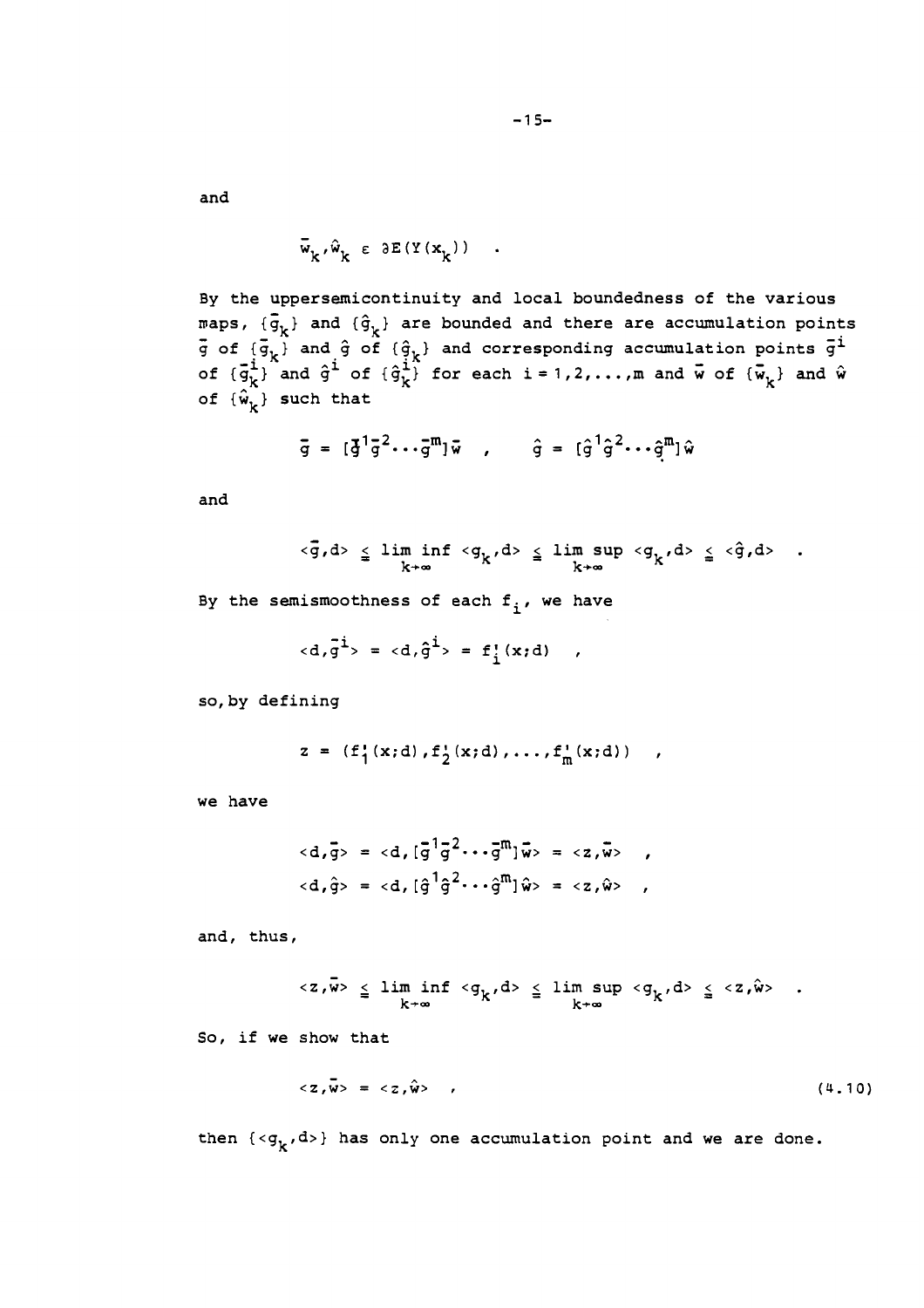To show (4.10) we will show that

$$
Y(xk) = Y(x) + tkz + \phik
$$
 (4.11)

where

$$
\{\phi_k/t_k\} \to 0 \varepsilon R^m \quad , \tag{4.12}
$$

 $\mathsf{and}$  then, since  $\overset{\_}{\mathsf{w}}_k$ ,  $\overset{\_}{\mathsf{w}}_k$   $\epsilon$   $\delta \mathtt{E}(\mathtt{Y}(\mathtt{x}_k))$ , we have, by the semismoothness of **E**, that  $\{\langle \overline{w}_k, z \rangle\}$  and  $\{\langle \hat{w}_k, z \rangle\}$  have the same limit, which implies (4.10), because  $\vec{w}$  and  $\hat{w}$  are accumulation points of  $\{\vec{w}_k\}$  and  $\{\hat{w}_k\}$ , respectively.

For each  $i = 1, 2, \ldots, m$  let

$$
\phi_k^i = f_i(x_k) - f_i(x) - t_k f'_i(x; d)
$$
,

so that (4.11) is satisfied with  $\phi_k = (\phi_k^1, \phi_k^2, \ldots, \phi_k^m)$  and

$$
\phi_{k}^{\mathbf{i}}/t_{k} = [f_{\mathbf{i}}(x_{k}) - f_{\mathbf{i}}(x)]/t_{k} - f_{\mathbf{i}}'(x; d) \quad . \tag{4.13}
$$

 $\mathcal{L}^{\text{max}}$ 

Note that, by using the definition of  $x_k$  and adding and subtracting  $f_i(x+t_kd)$ , we have

$$
[f_{\text{i}}(x_k)-f_{\text{i}}(x)]/t_k=[f_{\text{i}}(x+t_k\text{d}+\theta_k)-f_{\text{i}}(x+t_k\text{d})]/t_k+[f_{\text{i}}(x+t_k\text{d})-f_{\text{i}}(x)]/t_k\quad(4.14)
$$

As  $k+\infty$ , the first term of the right-hand side of (4.14) converges to zero, because each  $f_i$  is Lipschitz and  $\{\theta_k/t_k\} \rightarrow 0 \epsilon R^n$ . The second term converges to  $f'_{i}(x;d)$ , so we have that

$$
\{ [f_i(x_k) - f_i(x)]/t_k \} + f'_i(x; d) ,
$$

which, by  $(4.13)$ , implies  $(4.12)$  and completes the proof. $\Box$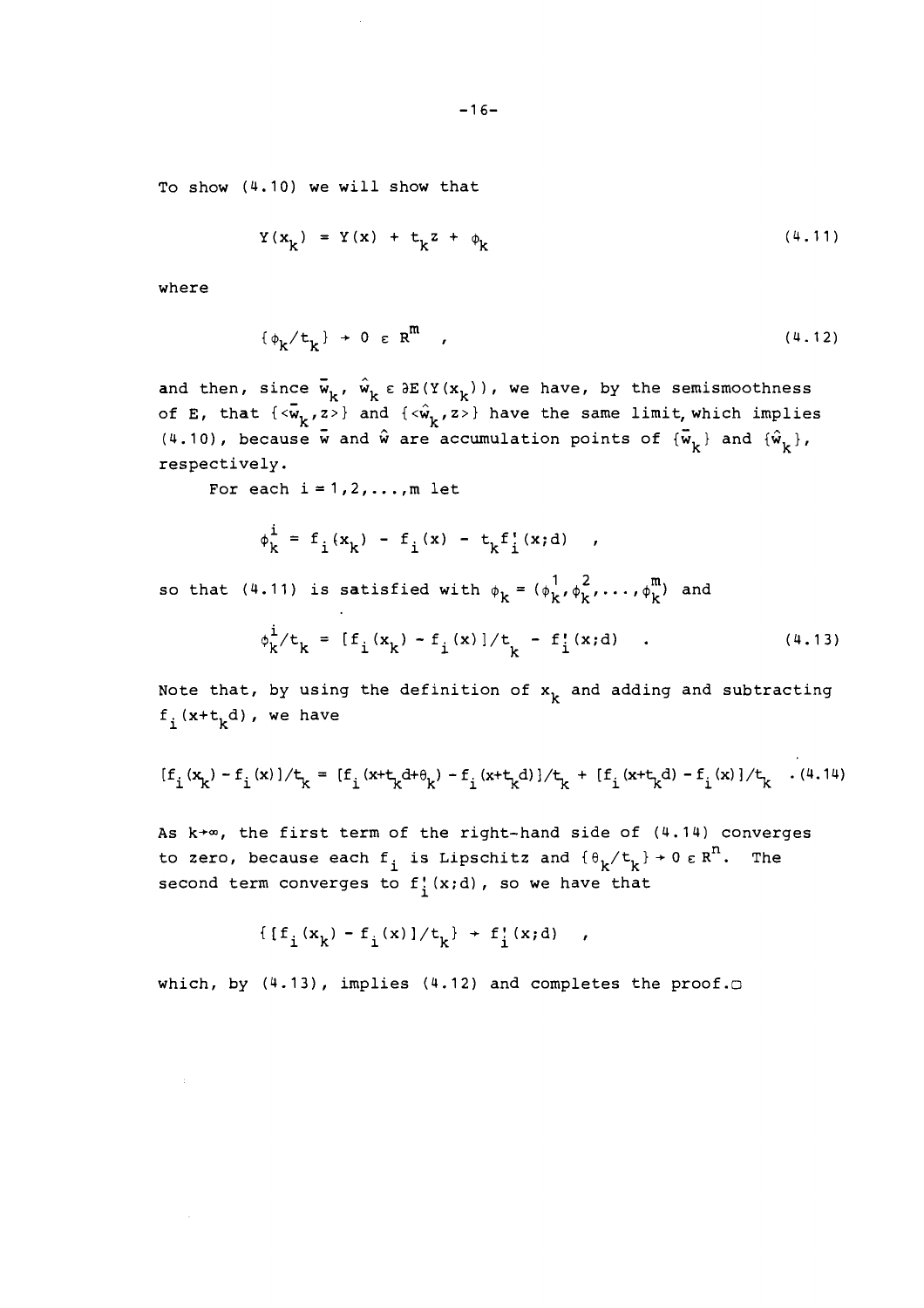5. STATIONARITY AND OPTIMALITY

Consider the following problem that is equivalent to the optimization problem of section 1:

```
minimize f (x) 
subject to h(x) < 0
```
where

 $h(x) = max h_i(x)$  for  $x \in R^{n}$ 1 zi=a **i** 

We say that  $x \in R^n$  is *feasible* if  $h(x) \leq 0$  and *strictly feasible* if  $h(x) < 0$ . We say that  $\bar{x} \in R^n$  is *optimal* if  $\bar{x}$  is feasible and  $f(\bar{x}) < f(x)$  for all feasible x.

Let X be a subset of  $R^n$  and for each  $x \in R^n$  let

 $A(x) = {i \in \{1, 2, ..., m\} : h(x) = h_i(x)}$ .

Then, from Theorems 4,5,1 and 3, we have the following:

**Theorem 6. Suppose** hl , h2,. . . , <sup>h</sup>**are locally Lipschitz. Then m la!** h **is locally Lipschitz and for each** x E R"

 $\partial h(x) \subset \text{conv } \{ \partial h_i(x) : i \in A(x) \}$  .

- (b) If  $h_1$ , $h_2$ ,..., $h_{\overline{n}}$  are semismooth on **X** then **h** is semi**smooth on X.**
- (c) If  $h_1, h_2, \ldots, h_m$  are semiconvex (quasidifferentiable) **on X then** h **is semiconvex (quasidifferentiable! on X and for each** x E R"

 $\partial h(x) = \text{conv} \{ \partial h_i(x) : i \in A(x) \}$ .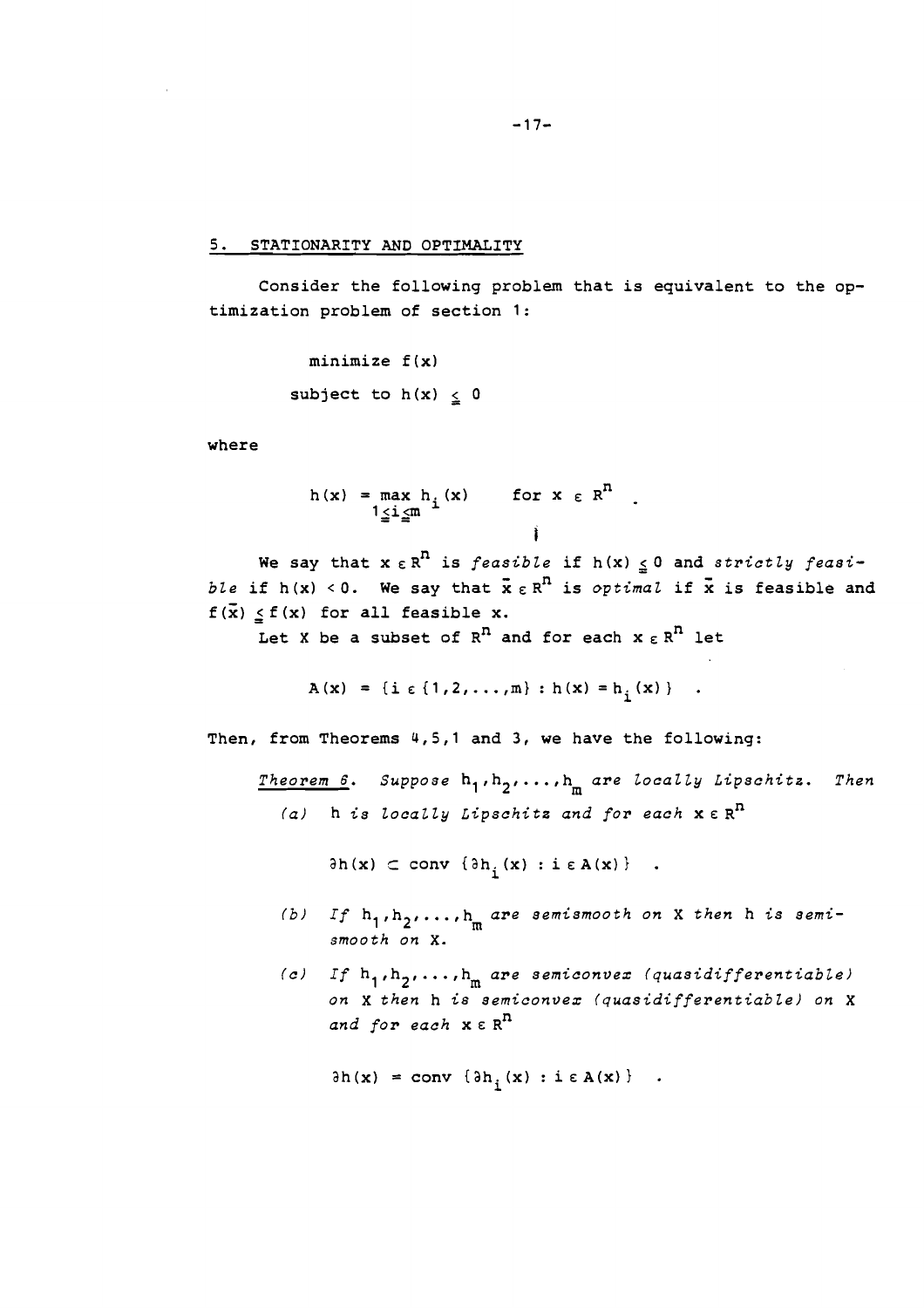A key idea for dealing with the above optimization problem is to define the point-to-set map  $M : R^{n} \rightarrow 2^{Rn}$  by

$$
M(x) = \begin{cases} \partial f(x) & \text{if } h(x) < 0 \\ \text{conv } \{ \partial f(x) \cup \partial h(x) \} & \text{if } h(x) = 0 \\ \partial h(x) & \text{if } h(x) > 0 \end{cases} \text{ for } x \in R^{n}.
$$

This map was introduced and used by Merrill [10, Chapter 12] for problems with differentiable and/or convex functions, i.e. problems with functions having gradients and/or subgradients. It is used by our algorithm in [I11 for problems with functions having generalized gradients.

We say that  $\bar{x} \in R^n$  is *stationary* for the optimization problem if  $h(\bar{x}) \leq 0$  and  $0 \in M(\bar{x})$ . Our algorithm in [11] is shown to converge to stationary points for problems with semisnooth functions. The next result shows that stationarity is necessary for optimality. It follows from a very general theorem in Clarke [2]. Here we give an independent proof using a strict separation theorem for convex sets.

*Theorem 7.* Suppose **f** and **h** are locally Lipschitz. If  $\bar{x}$  is *optimal then* x *is stationary.* 

*Proof:* Consider the case where  $h(\bar{x}) = 0$ . Suppose, for contradiction purposes, that  $\bar{x}$  is not stationary. Then  $0 \notin M(\bar{x})$ . Since  $\partial f(\bar{x})$  and  $\partial h(\bar{x})$  are compact,  $M(\bar{x})$  is closed and convex and, thus, from a strict separation theorem [9, Cor. 3.2.4], there exists a  $d \varepsilon R^{n}$  such that

$$
\langle g, d \rangle
$$
 < 0 for all  $g \in M(\vec{x})$ . (5.1)

Since  $\bar{x}$  is optimal, it must be the case that either  $f^0(\bar{x};d) \geq 0$  or  $h^{0}(\vec{x};d) \geq 0$ , for if not, we can find a t > 0 such that  $f(\vec{x}+td) < f(\vec{x})$ and  $h(\bar{x}+td) < h(\bar{x}) = 0$ , which contradicts the optimality of  $\bar{x}$ . Thus, by Proposition 1, there is a  $\bar{g} \in (\partial f(\bar{x}) \cup \partial h(\bar{x})) \subset M(\bar{x})$  such that by Proposition 1, there is a g  $\varepsilon$  (df(x)  $\cup$  dn(x))  $\subset$  M(x) such that<br><g,d>  $\geq$  0. But this contradicts (5.1). So 0  $\varepsilon$  M(x). We omit the proof of the case where  $h(\bar{x}) \leq 0$  which is similar, but simpler.

 $-18-$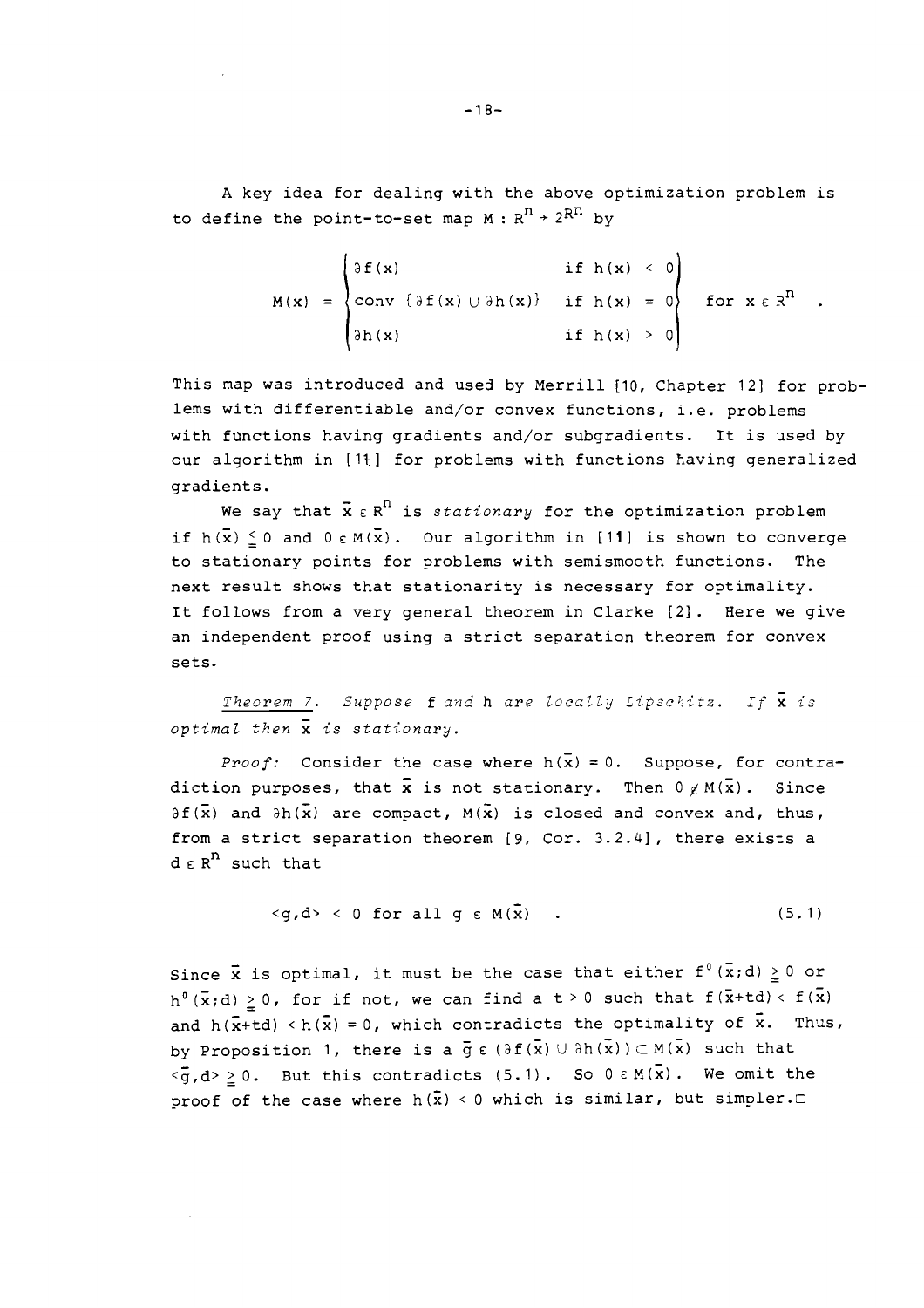*Remark:* This theorem, when specialized, gives two well-known necessary optimality theorems. If  $h_1, h_2, \ldots, h_m$  and f are differentiable then the above result combined with part (a) of Theorem 6 shows that an optimal x solves the Karush [5]-John **[4]** stationary point problem [9, p. 93]. Alternatively, if  $h_1, h_2, \ldots, h_m$  and f are convex then Theorems 6 and 7 and Proposition 3 show that an optimal x solves the corresponding saddle-point problem [9, p. 71].

As usual, in order to have stationarity be sufficient for optimality, we need stronger assumptions on the problem functions. We now proceed to show that if the problem functions are semiconvex and there is a strictly feasible point then stationarity implies optimality. In order to demonstrate this we require the following preliminary result for semiconvex functions on convex sets:

 $Theorem 8.$  If  $F$  is semiconvex on a convex set  $X \subseteq R^n$ ,  $x \in X$ *and* x + d E X *then* 

$$
F(x+d) \leq F(x) \text{ implies } F'(x;d) \leq 0.
$$

*Proof:* Suppose, for contradiction purposes, F (x+d) **2** F (x) and F' (x;d) > 0. Then there exists t > 0 such that t < 1 and  $F(x+td)$  >  $F(x)$ Let  $\bar{t} \in (0,1)$  maximize the continuous function  $a(t) = F(x+td)$  over  $t \in [0, 1]$ . Clearly, by the maximality of  $\bar{t}$ ,

$$
a(1) = F(x+d) \leq F(x) = a(0) < a(\bar{t}) = F(x+\bar{t}d) \quad , \tag{5.2}
$$
\n
$$
F'(x+\bar{t}d; d) \leq 0 \text{ and } F'(x+\bar{t}d; -d) \leq 0 \quad .
$$

Now by the quasidifferentiability of F there exist  $g^+ \varepsilon$   $\partial F (x+\bar{t}d)$ and  $g^{-} \epsilon \partial F(x+\bar{t}d)$  such that

$$
0 > F'(x + \bar{t}d; d) = F^{0}(x + \bar{t}d; d) = \langle g^{\dagger}, d \rangle \geq \langle g^{\dagger}, d \rangle
$$

and

$$
0 \ge F'(x + \bar{t}d; -d) = F^{0}(x + \bar{t}d; -d) = \langle g^{-}, -d \rangle \ge \langle g^{-}, -d \rangle
$$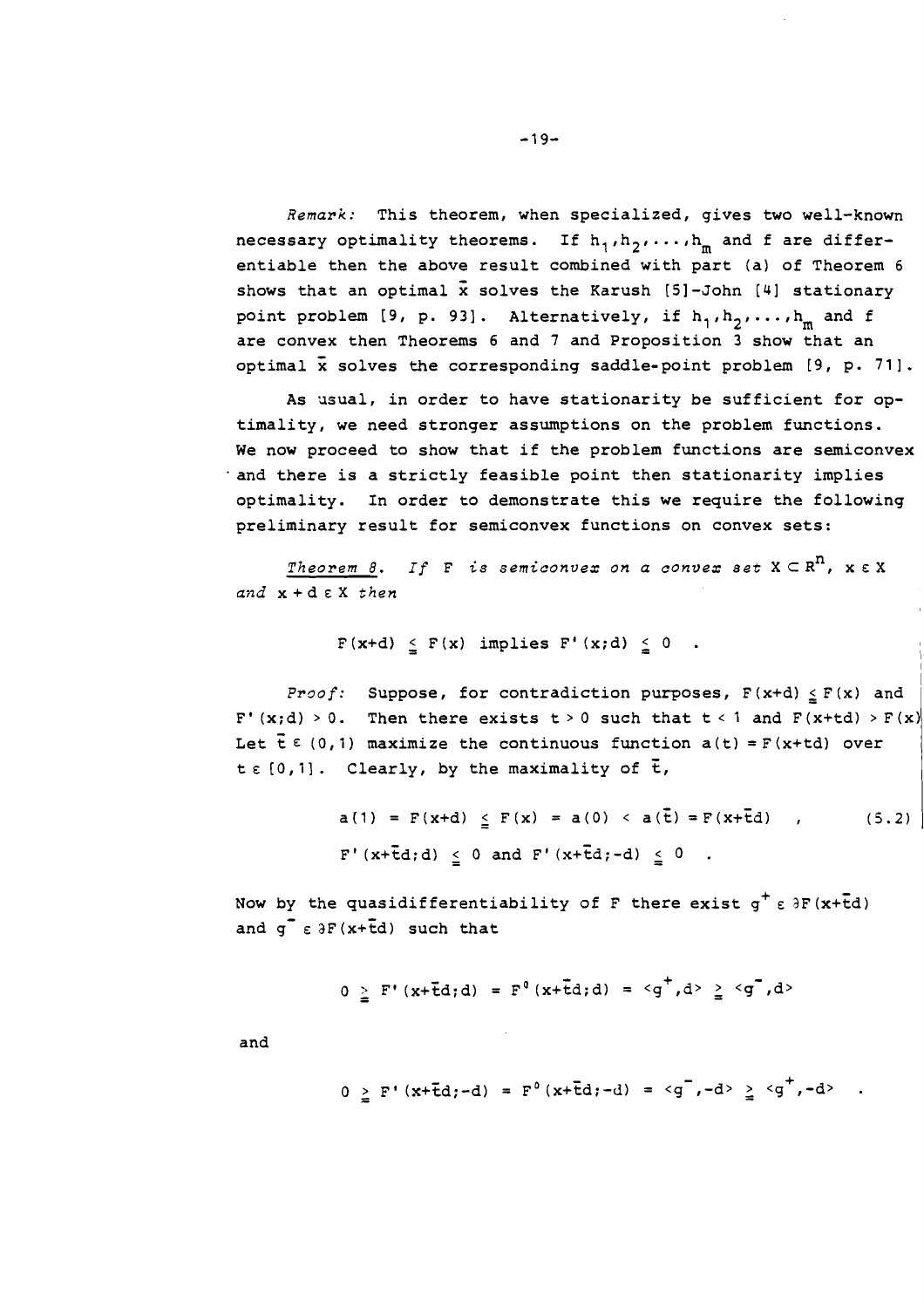$So.$ 

 $F'(x+\bar{t}d; d) = 0$ 

and, by the positive homogeneity of  $\texttt{F}'\left(\texttt{x+td}:\texttt{.}\right)$  , since 1 –  $\texttt{\~t}$  > 0, we have

 $F'(x+\bar{t}d;(1-\bar{t})d) = (1-\bar{t})F'(x+\bar{t}d;d) = 0$ .

Then the semiconvexity of F implies

 $\mathbf{F}(\mathbf{x}+\mathbf{d}) \geq \mathbf{F}(\mathbf{x}+\mathbf{\bar{t}}\mathbf{d})$ 

which contradicts  $(5.2)$ . $\Box$ 

*Remark:* The above proof follows one in Mangasarian [9, pp. 143-1441 and a slight modification shows that a semiconvex function on a convex set is "strictly quasiconvex" and, hence, "quasiconvex" [9, Ch. 91.

*Theorem 3.* Suppose  $f$  and  $h$  are semiconvex on  $R^n$  and  $\bar{x} \in R^n$ *is such that*  $0 \in M(\bar{x})$ .

- *(a)* If  $h(\bar{x}) > 0$  then  $h(x) \geq h(\bar{x}) > 0$  for all  $x \in R^{D}$ , *i.e. the optimization problem has no feasible points.*
- *(b)* If  $h(\bar{x}) \le 0$  *then at least one of the following holds: (i) is optimal* 
	- *(ii)*  $h(x) \ge 0$  *for all*  $x \in R^n$ , *i.e. the optimization problem has no strictly feasible points.*

*Proof:* If  $h(\bar{x}) > 0$  then  $0 \in \partial h(\bar{x})$  and it is clear from the semiconvexity of h that  $\bar{x}$  minimizes h over  $R^{\bar{n}}$  and the desired result (a) follows. If  $h(\bar{x}) \leq 0$  then  $0 \in \partial f(\bar{x})$  and similar reasoning shows that  $\bar{x}$  minimizes f over  $R^{n}$  which implies b(i). Suppose  $h(\bar{x}) = 0$ . Then there exist  $\lambda \in [0,1]$ ,  $\bar{g} \in \partial f(\bar{x})$  and  $\hat{g} \in \partial h(\bar{x})$  such that

 $\lambda \vec{q}$  +  $(1-\lambda)\hat{q}$  = 0.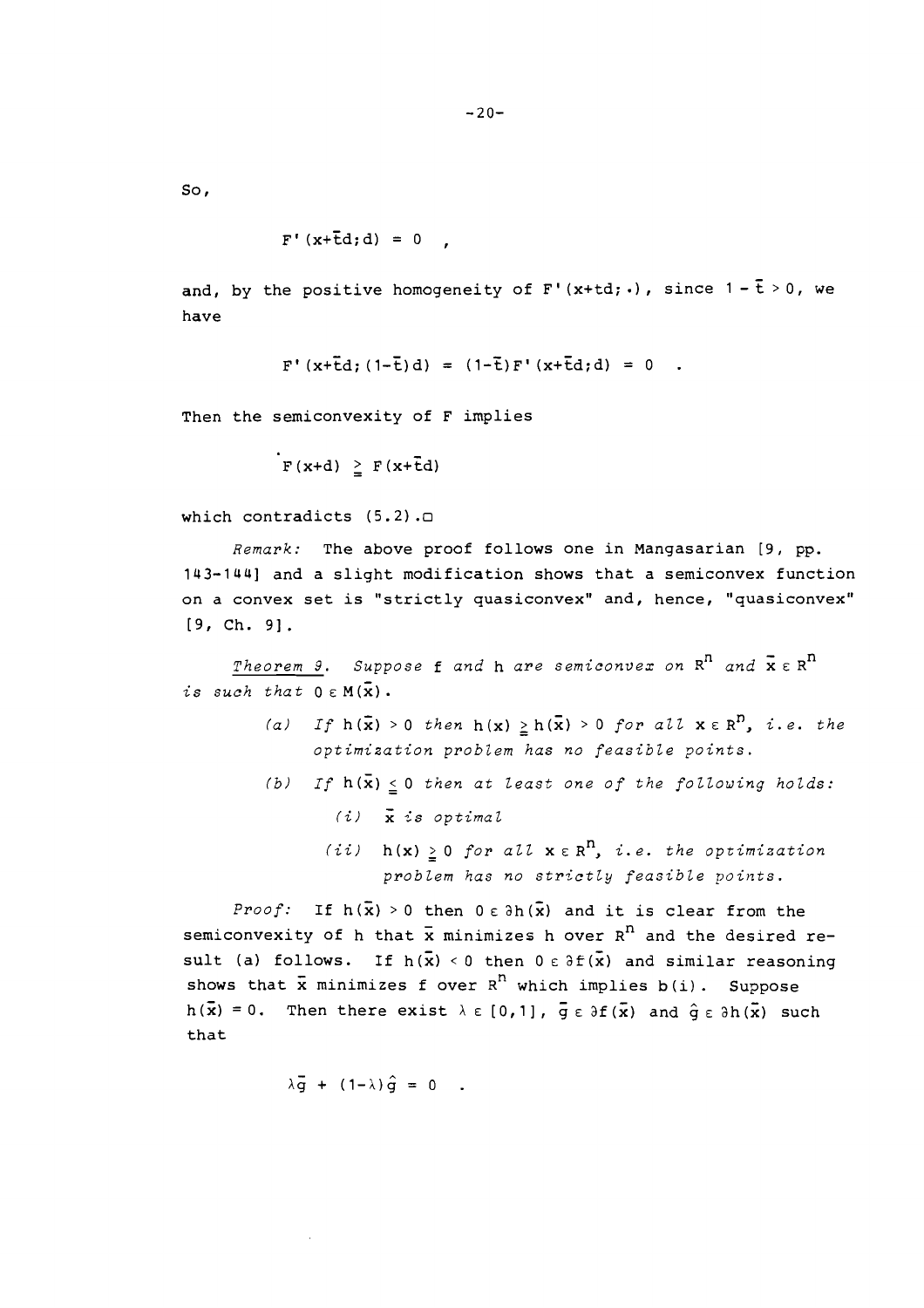If  $\lambda = 0$ , then  $\hat{g} = 0$ ,  $\bar{x}$  minimizes h over  $R^T$  and  $b$  (ii) holds. Alternatively, if  $\lambda > 0$  then

$$
\vec{g} + [(1-\lambda)/\lambda] \hat{g} = 0 ,
$$

and for all  $x \in R^n$ 

$$
\langle \overline{g}, x-\overline{x}\rangle + [(1-\lambda)/\lambda] \langle \hat{g}, x-\overline{x}\rangle = 0.
$$

For all  $x \in R^n$  such that  $h(x) \le 0 = h(\bar{x})$ , we have, by the semiconvexity of h, Theorem 8 and the fact that  $\hat{g} \in \partial h(\vec{x})$ , that

 $0 \ge h'(\tilde{x}; x-\tilde{x}) = h^{0}(\tilde{x}, x-\tilde{x}) \ge \langle \hat{g}, x-\tilde{x} \rangle$ .

Thus, since  $[(1-\lambda)/\lambda] \geq 0$ , we have that

 $\langle \overline{g}, x-\overline{x}\rangle \ge 0$  for all x such that h(x)  $\le 0$ .

So, by the semiconvexity of f, since  $\bar{g} \in \partial f(x)$ , we have that

 $f'(\bar{x};x-\bar{x}) = f^{0}(\bar{x};x-\bar{x}) \ge \langle \bar{g}, x-\bar{x} \rangle \ge 0$ 

and, hence,

 $f(x) \geq f(\bar{x})$  for all x such that  $h(x) \leq 0$ .

Thus, x is optimal and we have that  $\lambda > 0$  implies that b(i) holds.

Remark: If  $h(\bar{x}) = 0$  and  $\lambda > 0$  in the above proof then, in order to show optimality of  $\bar{x}$ , we need only assume that h is quasidifferentiable and satisfies the conclusion of Theorem **8** rather than assume h is semiconvex. This observation corresponds to a sufficient optimality theorem in Mangasarian [9, Theorem 10.1.11 and says that if  $\bar{x}$  satisfies generalized Karush [5] - Kuhn-Tucker **I61** conditions, f is semiconvex and h is quasidifferentiable and "quasiconvex" [9, Chapter 9] then  $\bar{x}$  is optimal. A constraint qualification that implies  $\lambda > 0$  is that  $0 \notin \partial h(\vec{x})$ .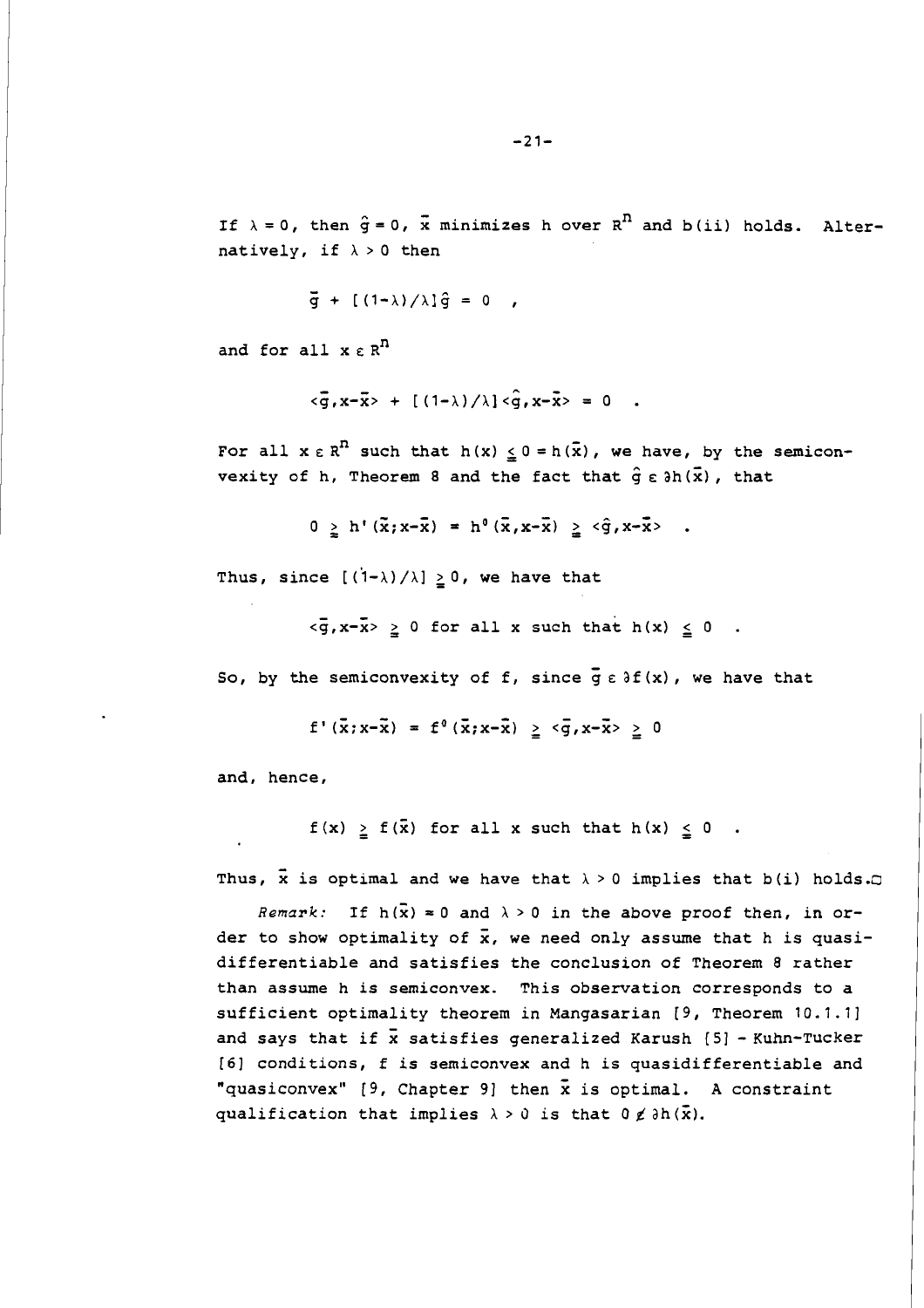#### 6. ACKNOWLEDGEMENT

I wish to thank Claude Lemarechal for his many helpful suggestions.

The research was sponsored, in part, by the Air Force Office of Scientific Research, Air Force Systems Command, USAF, under Grant No. AFOSR-74-2695. The United States Government is authorized to reproduce and distribute reprints for Governmental purposes notwithstanding any copyright notation hereon.

#### REFERENCES

- [l] Clarke, F.H., Generalized Gradients and Applications, **Trans.**  Amer. Math. Soc., 205 (1975), 247-262.
- [2] Clarke, F.H., A New Approach to Lagrange Multipliers, **Mathematics of Operations Research,** 1 (1976), 165-174.
- [3] Feuer, A., **An Implementable Mathemarical Programming Algorithm for Admissible Fundamental Functions,** Ph.D. Dissertation, Department of Mathematics, Columbia University, New York, 1974.
- [b] John, F., Extremum Problems with Inequalities as Subsidiary Conditions, in K.O. Friedrichs, O.E. Neugebauer and J.J. Stoker, eds., Studies and Essays: Courant Anniver**sary Volume,** Interscience Publishers, New York, 1948, 187-204.
- [5] Karush, W., Minima of Functions of Several Variables with **Inequalities as Side c'onditions,** M.S. Dissertation, Department of Mathematics, University of Chicago, Chicago, Ill.. 1939.
- [6] Kuhn, H.W. and A.W. Tucker, Nonlinear Programming, in J. Neyman, ed., **Proceedings of the Second Berkeley Symposium on Mathematical Statistics and Probability,** University of California Press, Berkeley, Calif., 1951.
- [7] Lebourg, G., Valeur moyenne pour gradient généralisé,  $C.R.$ **Aczd. Sc. Paris,** *281* (19751, 795-797.
- [81 Lemarechal, C., An Extension of Davidon Methods to Nondifferentiable Problems, in M.L. Balinski and P. Wolfe, eds., **Nondifferentiable Optimization,** Mathematical Programming Study 3, North-Holland, Amsterdam, 1975, 95- 109.
- 191 Mangasarian, 0. L., **monlinear Programming,** McGraw-Hill, New York, 1969.